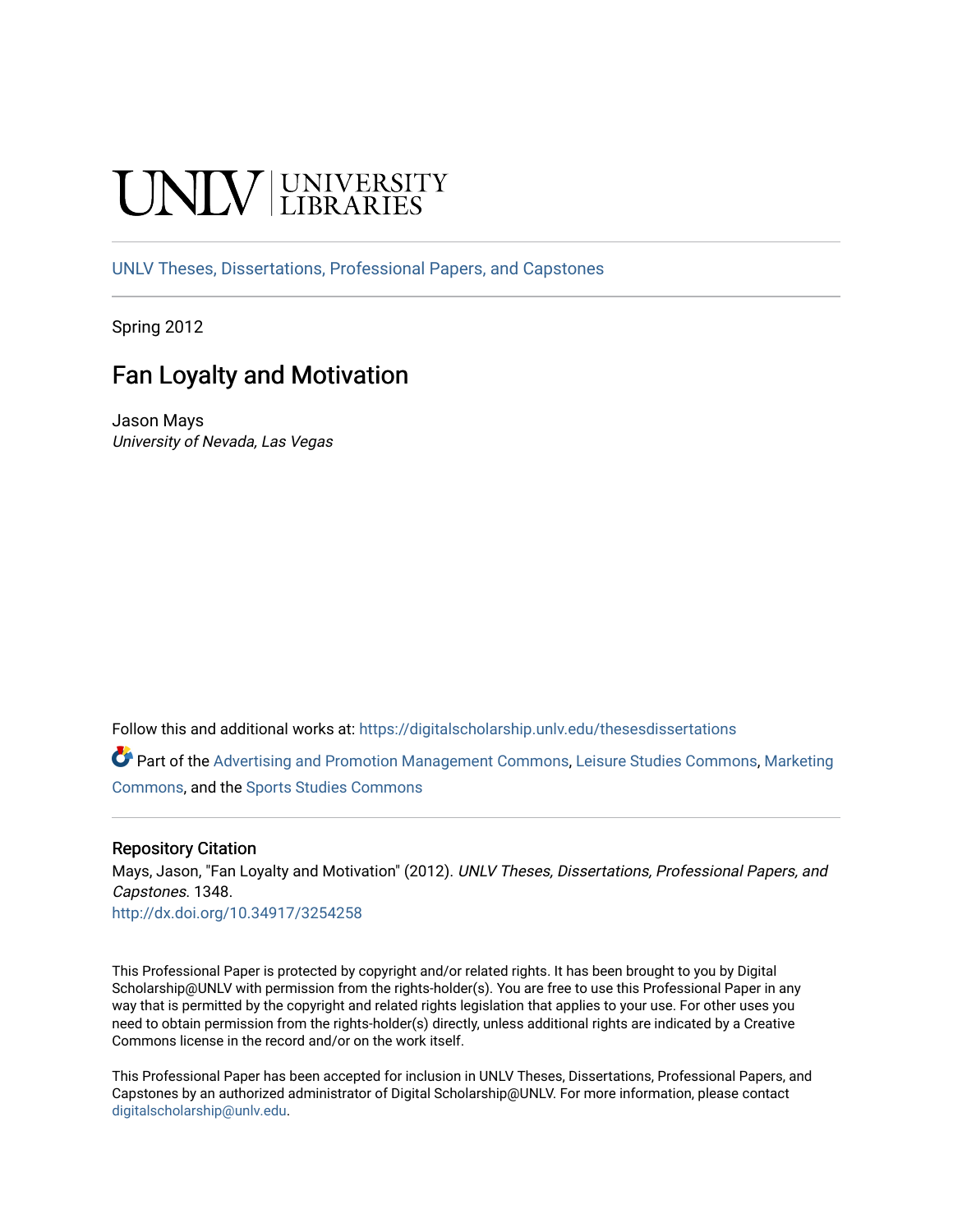Fan Loyalty and Motivation

by

Jason Mays

Bachelor of Arts University of Nevada Las Vegas 2007

# A professional paper submitted in partial fulfillment of the requirements for the

# Master of Science Sport and Leisure Service Management William F. Harrah College of Hotel Administration

Graduate College University of Nevada, Las Vegas May 2012 Dr. Cynthia Carruthers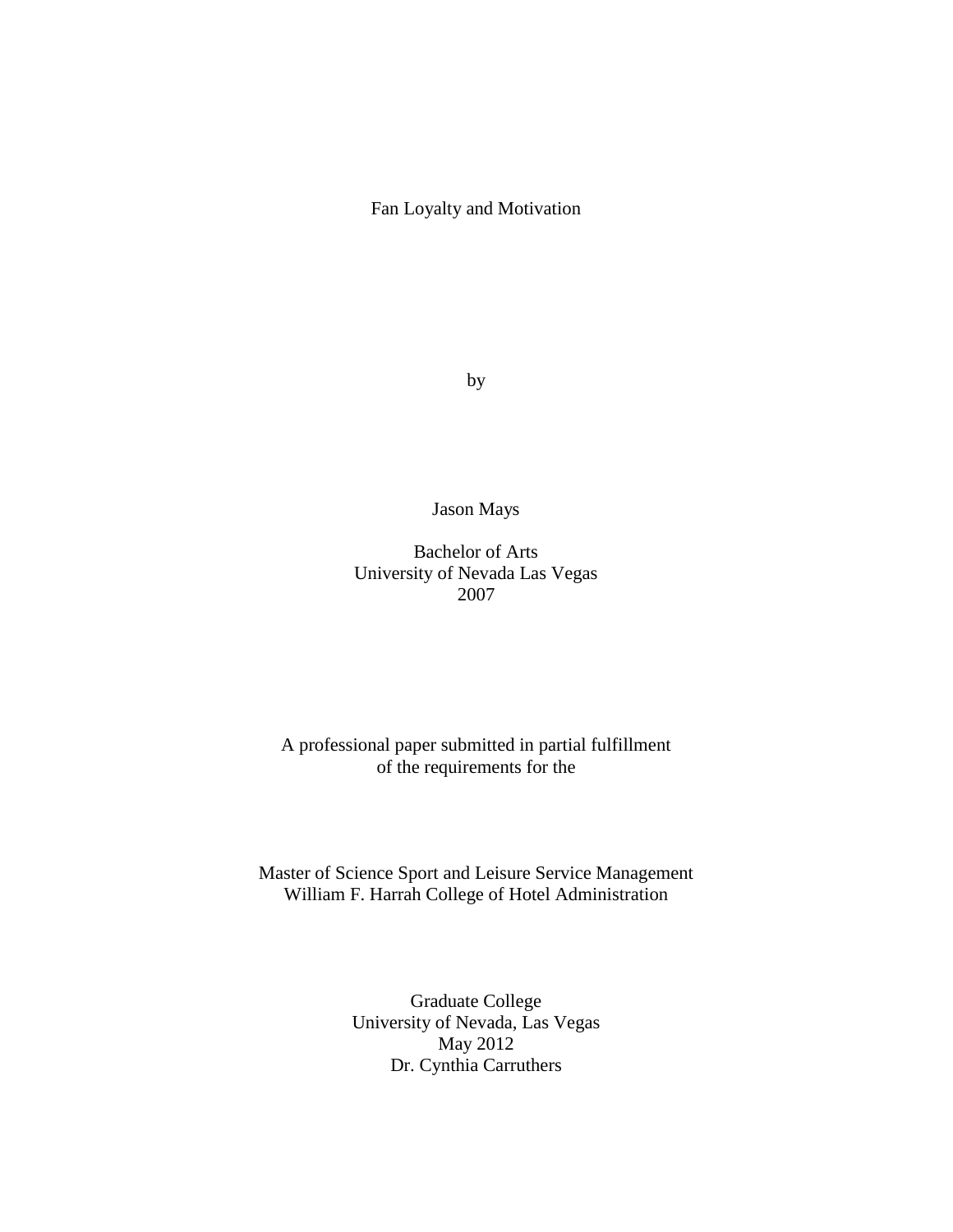# **Introduction**

Sports play a vital function in our society. Each year millions of people attend sporting events, watch them on television or the Internet. For most people the event is used strictly as a form of entertainment. But the die-hard fan is much more connected to the event. They subscribe to magazines, read newspapers, look at team websites, and read blogs to stay up to date with their favorite team. Smith and Stewart (2007) say die-hard fans demonstrate loyalty in certain ways like purchasing team merchandise and spending lots of money to travel out of state to see their team play. Murrell and Dietz (1992) research on the topic discovered that sports fans have a direct influence on sporting events through their emotional and financial support. Without the fan, many of the major sports would just be an obscure leisure activity that nobody would care about.

However not every fan is considered die-hard. When it comes to attending sporting events most of the population is considered casual fans. There is an enormous difference between the casual sport fan and a die-hard fan. The die-hard or highly identified fan puts a tremendous amount of investment into his or her fandom (Smith & Stewart, 2007). While casual fans are an important area of study, this paper focuses on the characteristics and processes that make up a highly identified fan and how marketing strategies can enhance the intense fandom of an individual.

# **Purpose Statement**

The purpose of this professional paper is to review psychological and marketing theory and research to explain what motivates an individual to become a highly identified loyal fan of a sports team. Implications for professional practice and future research will be presented.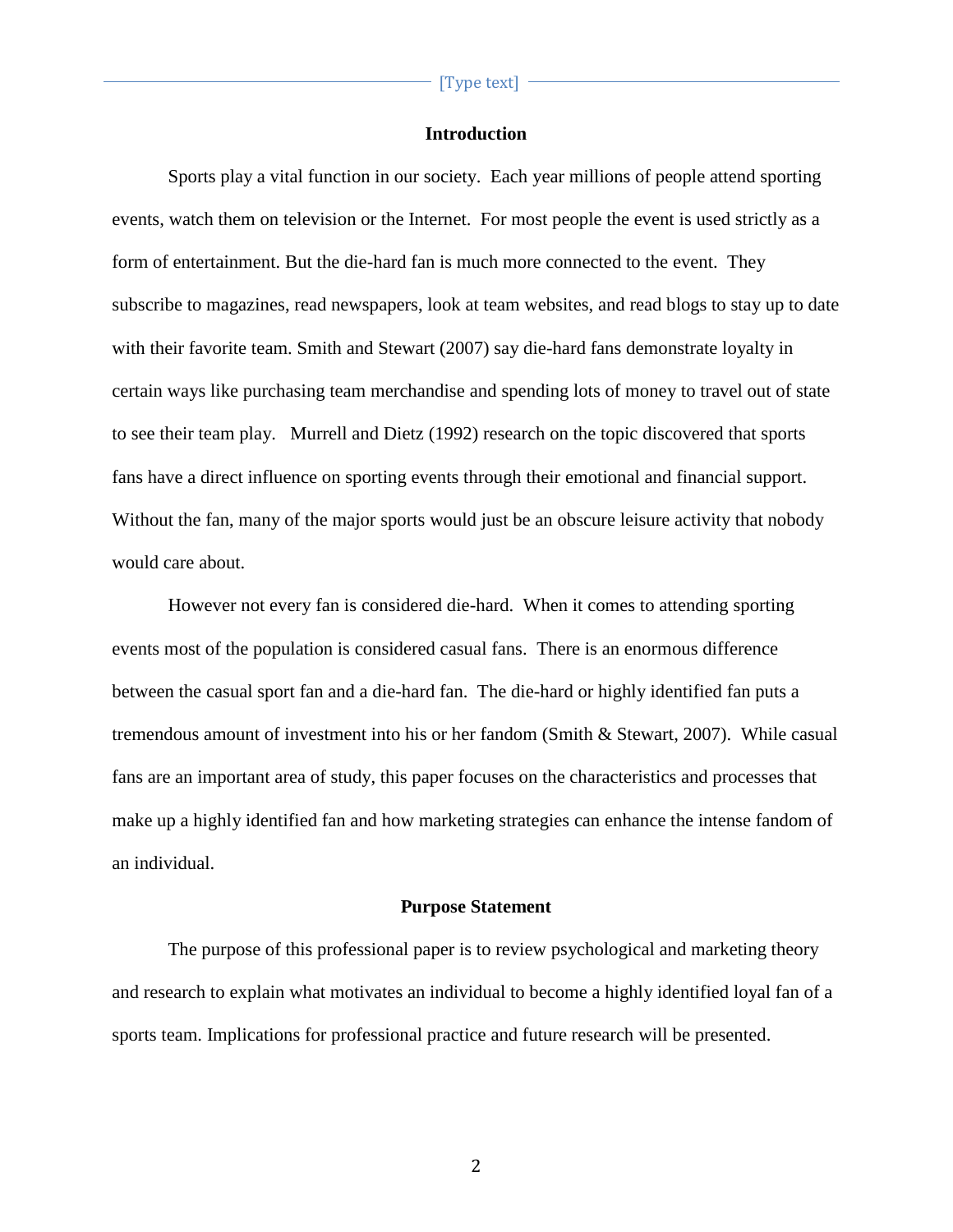# **Justification**

Understanding what motivates a fan to become a highly identified fan is important to a team manager because fans are the primary revenue source of a team. The fundamental goal of marketing managers is to create repeat customers (brand loyalty) (Fortunato, 2006) and loyal fans represent most repeat customers.

An organization's brand is critical in creating a constant revenue stream from its consumers. Reaching the consumer is at the heart of most, if not all, branding principles. A great strategy for managers is to "Drive sports consumers' preferences and loyalty [by building] strong, positive, and unique consumer beliefs about [their organization], in other words, [constructing] a strong brand image" (Bauer, Stokburger-Sauer, & Exler, 2008, p.206). A strong brand image has a considerable impact on consumer's brand loyalty. Having a consistent brand management strategy allows organizations to create an increase in their overall value (Fortunato, 2006). That value is turned into revenue for the team or institution.

### **Constraints**

When examining the literature for this paper a couple constraints were realized. Looking at the literature of only two disciplines can narrow the focus of the paper. Examining other disciplines may offer additional perspectives. There are also gaps in the literature. This makes understanding the phenomenon an incomplete process. One of the most important constraints realized was that the implications for managerial practice are based on my interpretations of the literature and have not been empirically tested. Realizing and understanding these constraints can guide future studies on this topic.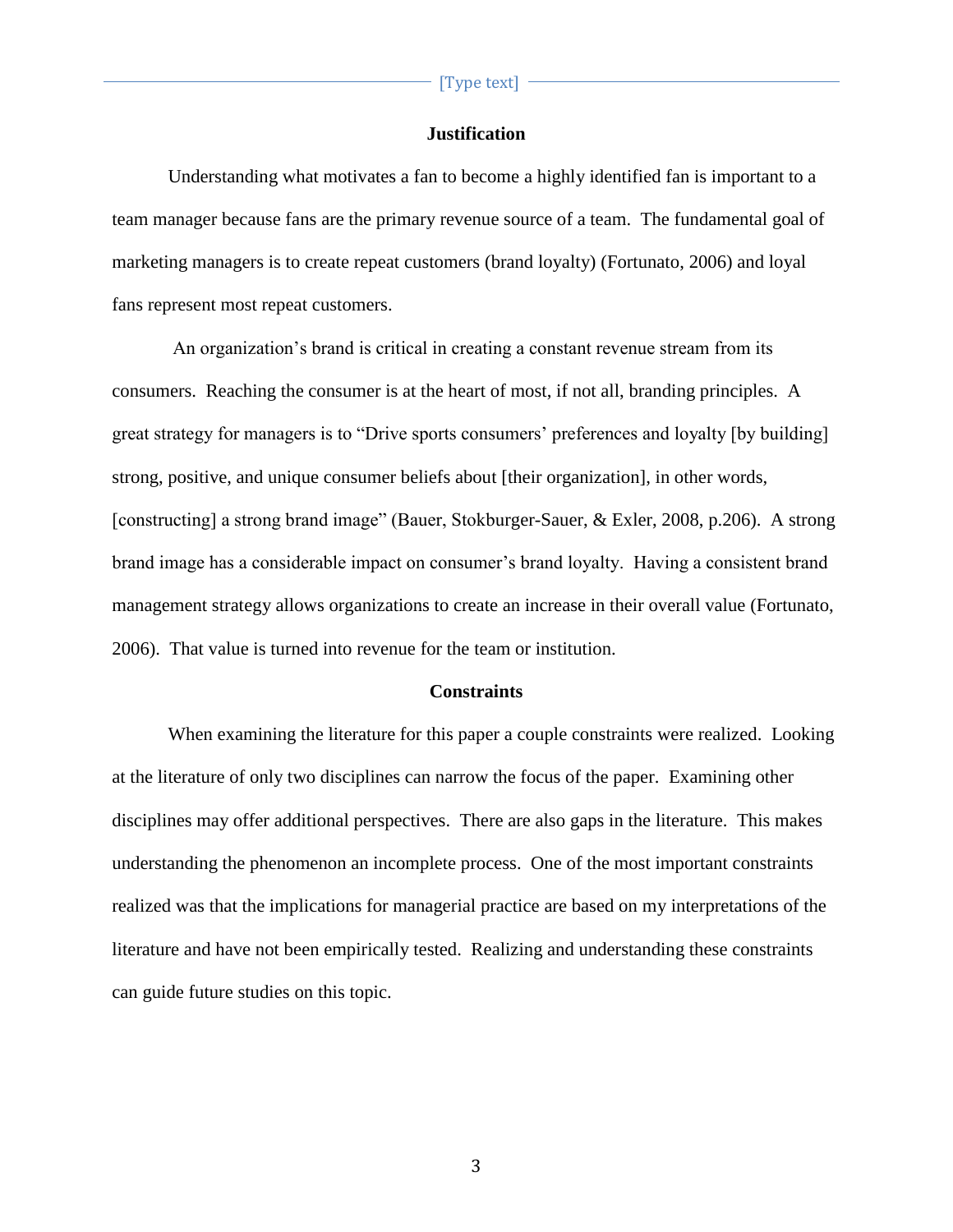# **Part Two**

The fan can be described as "someone who perceives him- or herself as a fan of a certain team or sport in general" (Bauer, Stokburger-Sauer, & Exler, 2008, p. 206). Researchers on the subject have found that the die-hard fan is becoming more common each year (Laverie & Arnett, 2000). It can be said that the die-hard fan has become deeply rooted in our culture. The highly identified fan doesn't see him or herself as a spectator, rather an extension of the game and team itself (Murrell & Dietz, 1992). The majority of people who attend a sporting event show increase levels of somatic and cognitive anxiety during the event. This is mostly likely due to the fact that sporting events can leave fans feeling various types of emotions during and after the event.

Attending or watching sporting events can leave an indelible mark on fans. Smith and Stewart (2007) say many cultural, social, and psychological needs are met by attending or watching sporting events. Die-hard see those needs as something special and unique to them. Fan motivation literature proposes that an adage of sport fandom is the fanatical nature of some fans helps to re-create their self-identity. This re-creation of ones self-identity is an essential piece in becoming a highly identified fan. The concept of fan equity is used to describe the amount of energy and time a fan puts into following their favorite team; whereas the term fanaticism measures an individuals fan loyalty (Smith & Stewart, 2007). Researchers on the topic have revealed sports fans have a direct impact on the result of sporting events through their emotional and monetary support (Murrell & Dietz, 1992).

There has been an abundant amount of research conducted on the topic of fan loyalty, identification, and motivation. Researchers have used varying theories and models to describe fan loyalty and motivation. Sports fans look for satisfaction in a number of different ways. The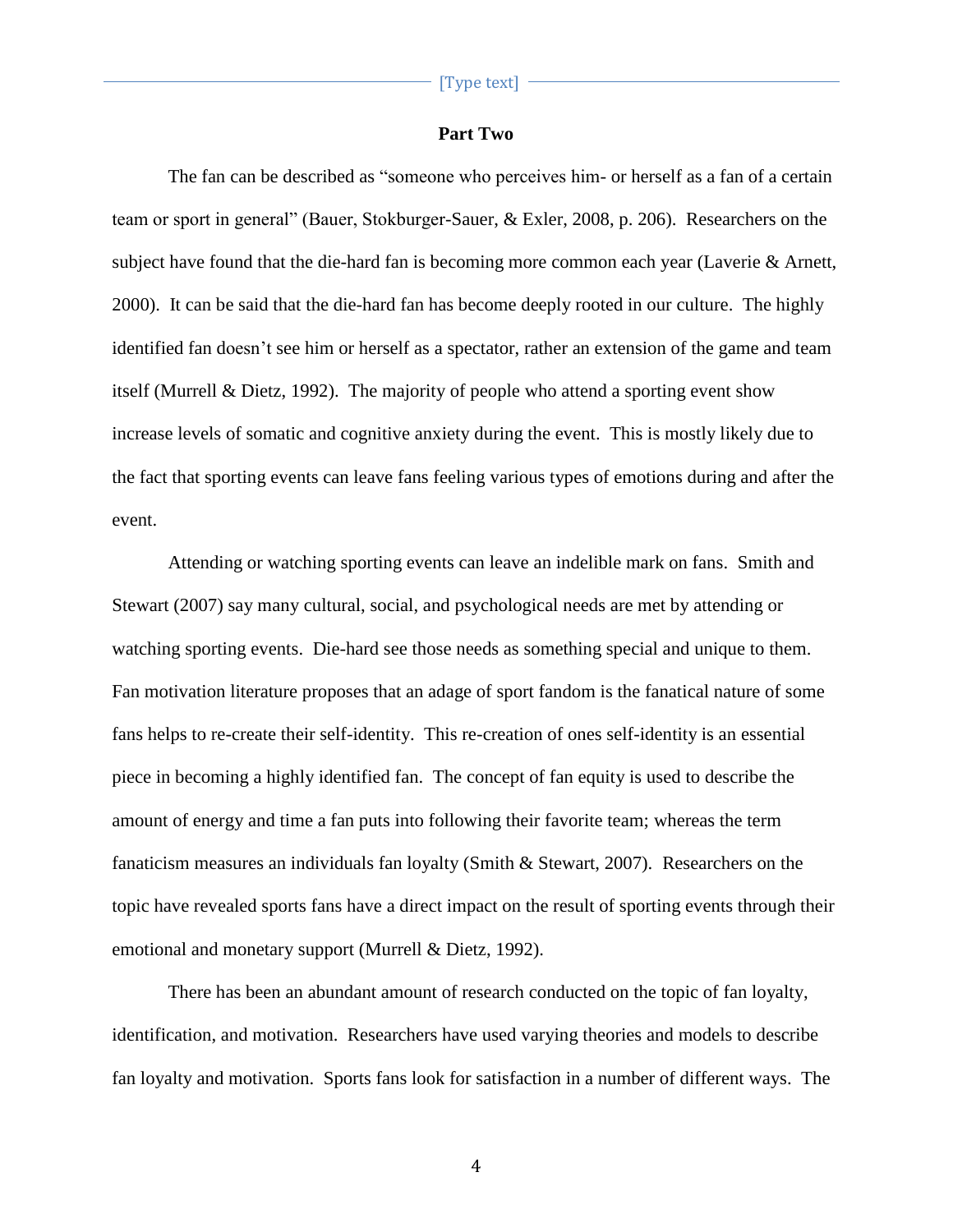theories discussed in the following paragraphs will attempt to explain how an individual can become a highly identified fan.

# **Fan Motivation Scale**

In early research on fan motivation, Wann (1995) conducted research to try to explain what motivates a person to become a fan. His work on the topic revealed that there are several factors that make up fan motivation. The psychological motivating factors that Wann (1995) uncovered are entertainment, aesthetic pleasure, escape, eustress, family needs, group affiliation, self-esteem, and potential economic gain. Smith and Stewart (2007) have recently updated the work of Wann by including vicarious achievement and tribal connections as fan motivations. The motivating factors are separated into 3 categories: social belonging, socio-cultural, and psychological (Smith & Stewart). The psychological category is composed of entertainment, escape, aesthetic pleasure, and eustress. The socio-cultural category contains group affiliation and family needs. The social belonging category contains the recent addition of vicarious achievement and tribal connection (Smith & Stewart, 2007).

**Eustress.** Eustress is described as "the human need for positive stress and psychological arousal" (Smith & Stewart, 2007, p.158). This motive fits under the psychological dimension of motivation because it is directly linked to emotional forces within the body. Smith and Stewart (2007) say that pleasure and anxiety go hand and hand with sport fandom. Physiological responses within the body release chemicals like adrenalin and dopamine to produce emotional feelings. Wann, Schrader, and Wilson (1999) suggest that when individuals watch a sporting event, positive stimulation can be a result when the competition is played at an intense level. In other words, attending or watching-sporting events can bring forth positive emotions within individuals that have an intense involvement in a sports team. Wann, Royalty, and Rochelle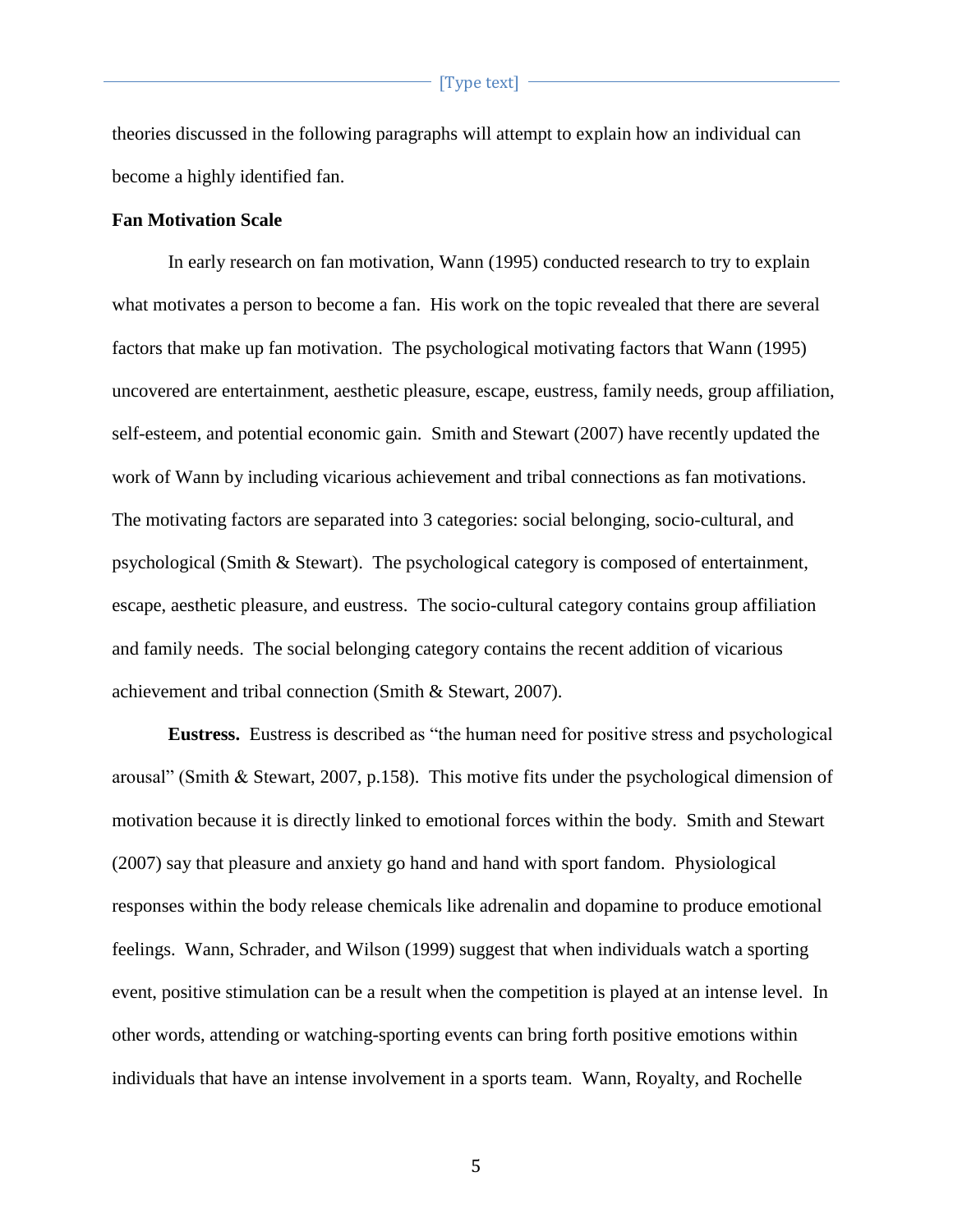(2002) uncovered that positive affect and motivation were positively correlated after the event had concluded. They also found that eustress was believed to be a major contributor to the feeling of post-game positive affect. Eustress is a motivating factor that affects a person's involvement and helps to create fan loyalty.

**Escapism.** The stress of daily life can take a profound toll on people. Most individuals try escaping the harshness of everyday life by linking their self-identity with their beloved sports squad (Wann, 1995). Working in a modern civilization means lengthy works hours with minimal vacation time. That is why the psychological motive of escape is vital for individuals to remain in high spirits. Attendance at games can make the notion of escape a reality for fans. Many sports enthusiasts habitually take the responsibility of a cheerleader by chanting and cheering their team on. This act further increases their perceived escape from everyday life (Smith & Stewart, 2007). Research proposes there is a negative relationship between the notion of escape and proximity to the home. The further away the sporting event, the higher likelihood the feeling of escape is proposed to be (Smith & Stewart, 2007). The psychological motive of escape can also be used to enter a tranquil place. Research has shown that minorities groups like African Americans employ sports to get away from the strain of being a part of a stigmatized minority group (Bilyeu & Wann, 2002). The idea of escapism can either stimulate or relax fans watching sporting events.

**Aesthetic pleasure.** Wann's (1995) research revealed that attending sporting events could provide aesthetic pleasure for fans as well. Individuals are drawn to sporting events because it provides them with lasting experiences that lodge into their memory. Aesthetic pleasure can arrive from various dissimilar sources like the event itself, star performers, the attractiveness of the players performing (ex. soccer player David Beckham), the atmosphere (ex. the crowd), and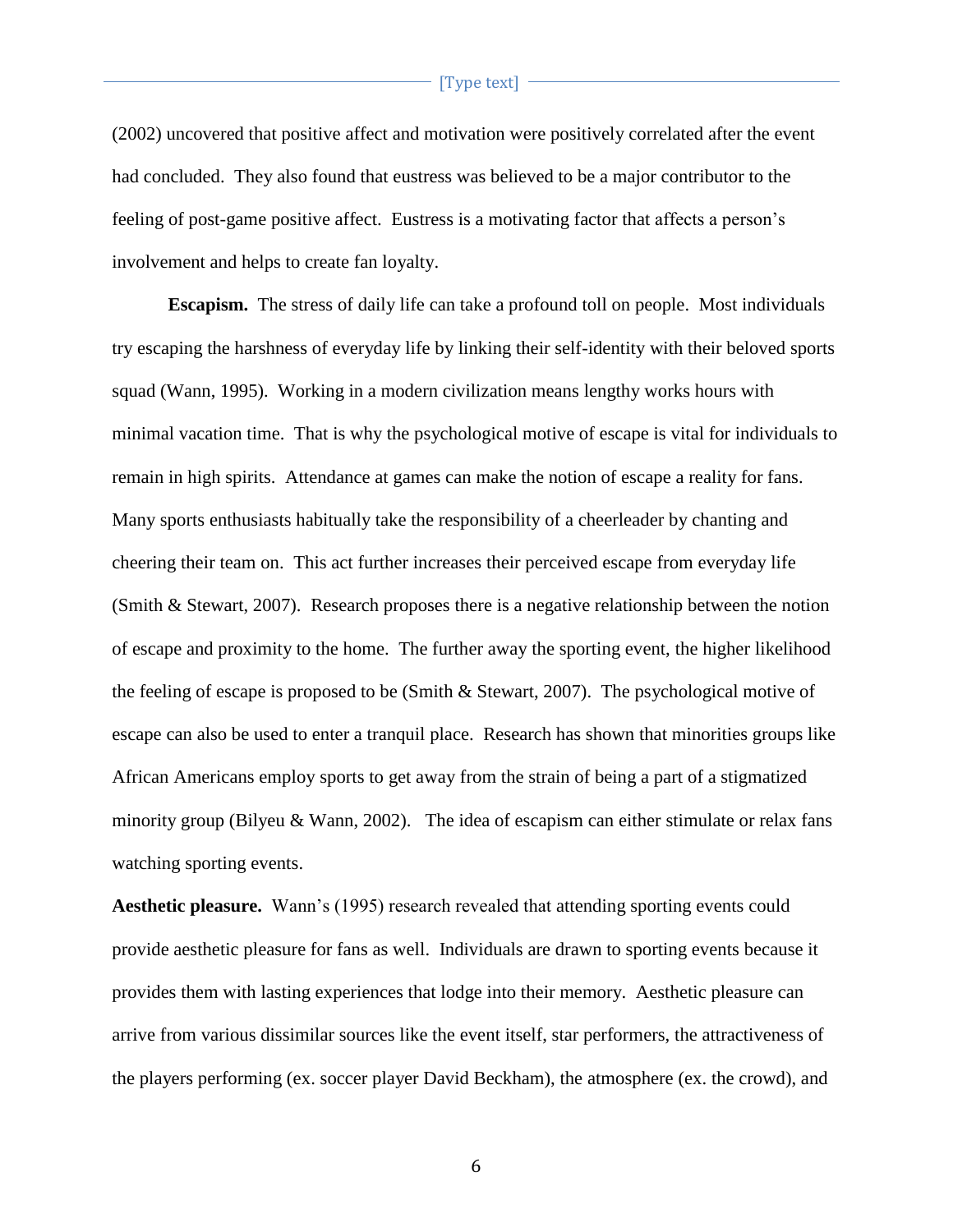the arena in which the team plays in. Even interaction with the event itself i.e. participating in promotional events during timeouts or halftime can produce aesthetic pleasure. The fan does not just evaluate the event itself rather they look for everything that goes along with the sport experience (Smith & Stewart, 2007).

**Entertainment.** Wann's (1995) research found that entertainment plays an essential role in a person's fan loyalty. A fan needs to feel that they were entertained in order for satisfaction take hold. 85% of the participants in Wann's (1995) research study answered yes to the question "I enjoy sports because of their entertainment value" (p.382). Smith and Stewart (2007) say attending sporting events arouses the senses because of factors like memorable plays, loud sounds, unique colors, and group solidarity. The event isn't the only form of entertainment that fans experience. Tailgating, which consists of fans of a particular team gathering in the parking lot before games, can be just as entertaining as the game itself. During this ritual fans of similar teams can connect and share memories about their team, thus building up excitement and anticipation before the game starts (Smith & Stewart, 2007). The powerful experience that individuals get from a game or event further enhances their loyalty to the team.

**Family needs.** Smith and Stewart (2007) state, "Sporting events provide an opportunity for families to spend time together, and in this respect, a sport experience is a vehicle for fulfilling family needs in much the same was as a vacation or weekend outing" (p.161). Some researchers think individuals that use sporting events as a means to fulfill family needs would weaken fan identification. The explanation behind this thinking is the event loses its significance when primary focus is put on satisfying family needs. Other researchers report that spending time with the family strengthens the motivating factor of group affiliation, which reinforces social relationships and the " desire to identify with something bigger than oneself" (Smith  $\&$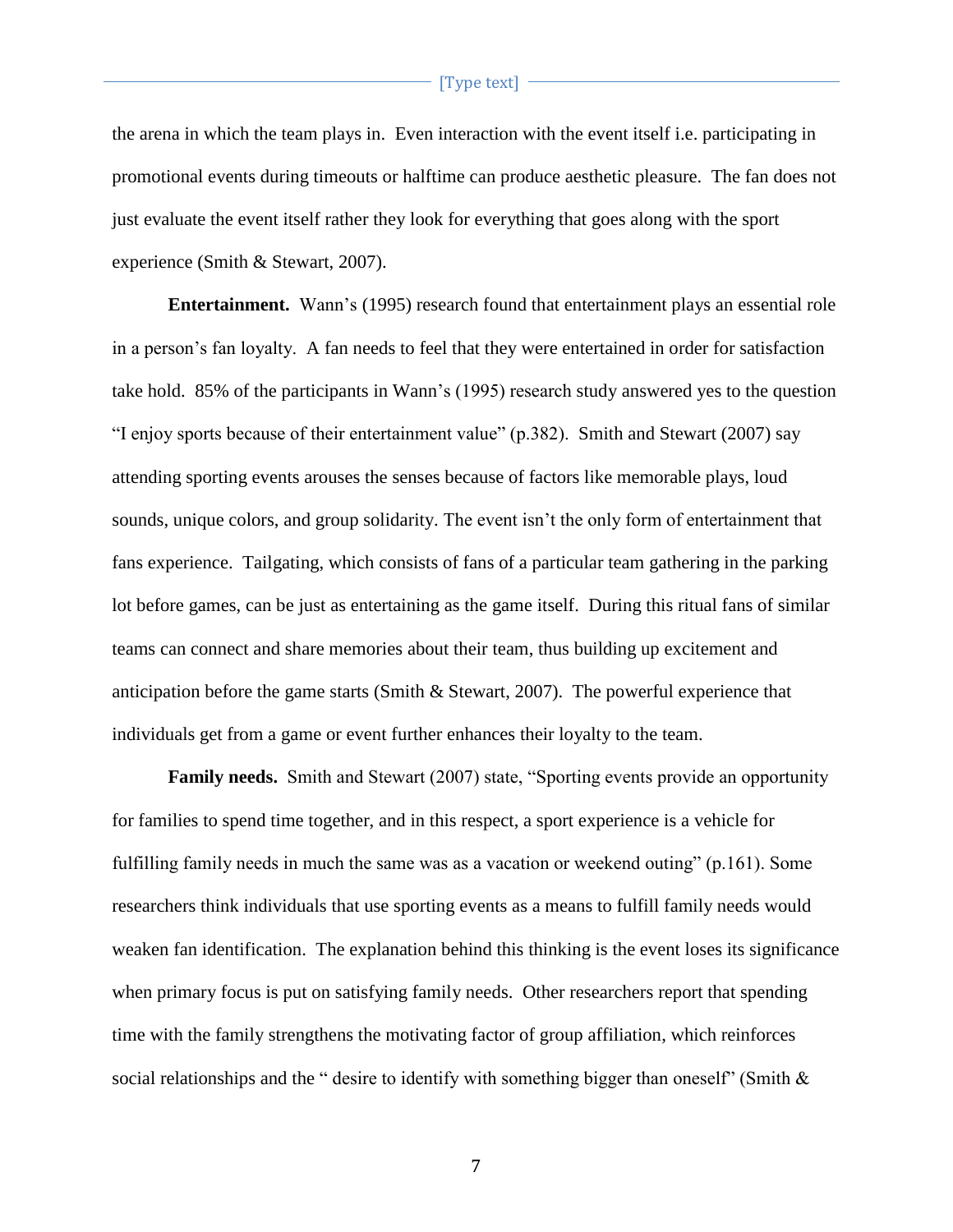Stewart, 2007, p.161). Wann's (1995) research revealed that family needs are linked to group affiliation and sports fans value the role that family plays in the fan experience. If an intense fan could merge his or her family interaction with the deep adoration he or she feels for the team, then maybe identification would proliferate throughout the entire family, thus enhancing loyalty.

**Cultural connection (group affiliation).** Wann's (1995) research revealed that highly identified fans use sports as a vehicle to be affiliated to an exclusive group. Cultural connection produces harmony and unites fans within the group. Fans experience this unity by sharing familiar identities. When similar fans come together to cheer for the same team a sense of togetherness permeates the group (Murrell & Dietz, 1992). Fans of the same team share the same team uniform colors, insignia, and fight song. These objects can give the fan a sense of group affiliation and cultural connection within the community (Smith & Stewart, 2007). Research proposes that the sense of common affiliation with the group helps to solidify the attachment with the fans self-concept and the group identity (Murrell & Dietz, 1992). An individual can obtain a feeling of meaningfulness connection by aligning the group identity with his or her self-concept (Albert, Ashforth, & Dutton, 2000). Social identity theory proposes people attempt to boost and preserve their sense of self within the group and personally (Murrell & Dietz, 1992). Self-categorization theory, an extension of social identity theory states, "that categorizing oneself as a group member accentuates one's self-perceived similarity to the group prototype" (Albert et al., 2000, p.16), resulting in one's group identity becoming highly salient (Murrell & Dietz, 1992). If the group identity becomes highly salient then in-group bias most likely saturates the group. Bias is a normal part of being a loyal fan. Every fan has certain teams they dislike. For instance if a person was a highly identified fan of the University of Nevada Las Vegas basketball team they would most likely dislike their teams rivals and it would probably be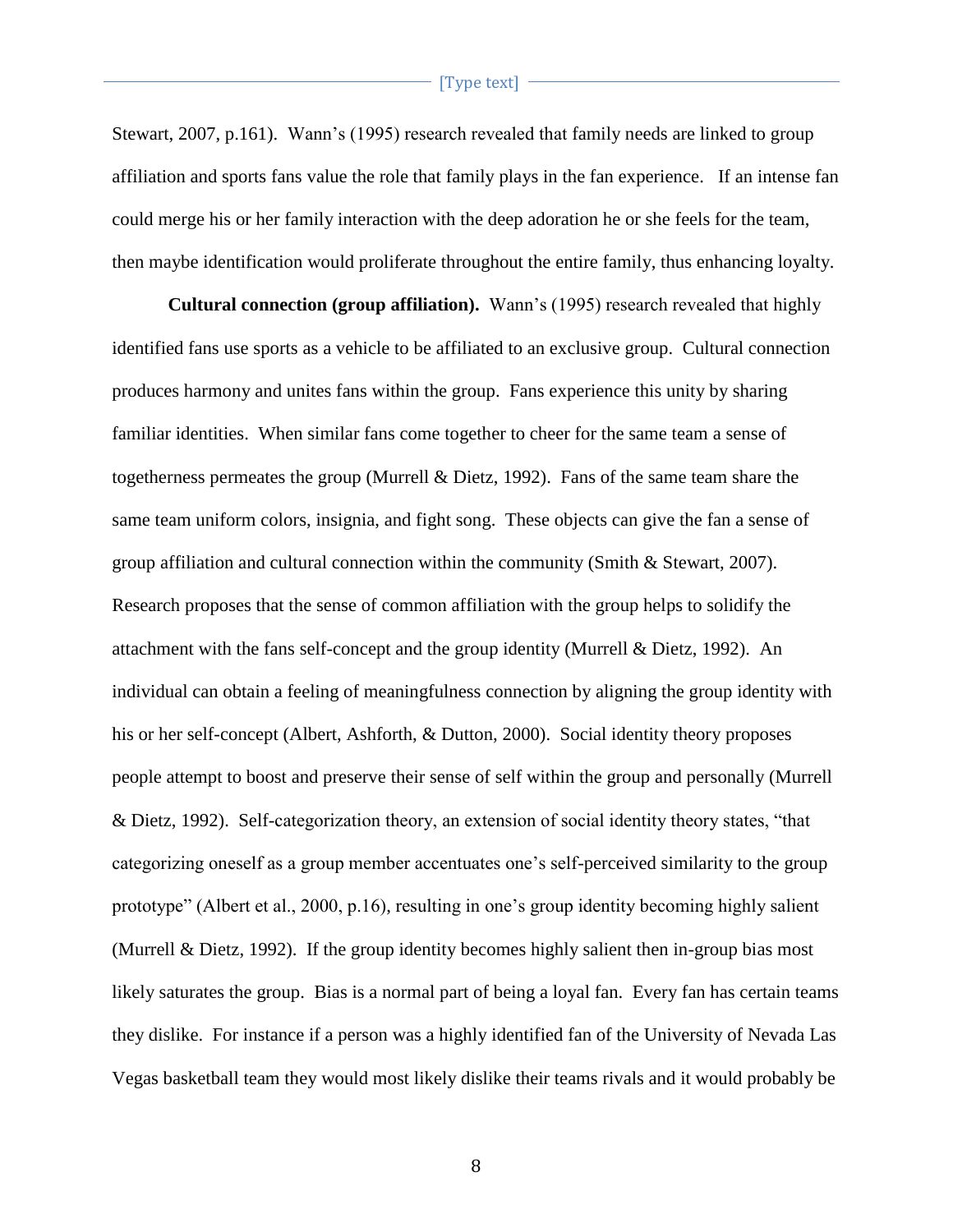reciprocated on the other side of the rivalry. It is highly likely that the entire group affiliated with the particular fan would echo the same sentiments. Group affiliation plays a pivotal role in an individual's fan loyalty and identification.

**Self-esteem/vicarious achievement.** Vicarious achievement and self-esteem directly link to a person's feeling of fan identity. Wann's (1995) motivation scale revealed that fans increase their self-esteem by linking their emotions with their team's performance. They share the same emotions as the players on the team do when the team has success. The die-hard fan believes they play a fundamental role in the team's win. This intense feeling of emotion can vary among fans. At one end of the fan identification spectrum you have fair-weather fans. These fans only attach their identity to the team when they win (Smith & Stewart, 2007). Many so called fair-weather fans associate themselves with various victorious teams regardless of affiliation to enhance their self-esteem. The other side of the fan identification spectrum consists die-hard fans. These fans attach their identity to the team regardless how well the team is playing (Smith & Stewart, 2007). If an individual see's his or her favorite team as an extension one's self then it is clear that positive benefits would result when the team is playing well.

Cialdini, Borden, Thorne, Walker, Freeman, and Sloan (1976) coined a famous theory called basking in reflected glory. This theory states that people have the tendency to identify themselves with the success of a team (Cialdini et al., 1976). Basking in reflected glory enhances an individuals self esteem without actually helping the team win. Cialdini et al. (1976) found that individuals are more likely to be dressed in their favorite team's apparel after a victory. When the team loses it is highly likely for fans to abstain from wearing their favorite team's apparel. For highly identified fans their self-esteem is directly linked to how the team performs. Research suggests if the team is playing well and having a good season then it is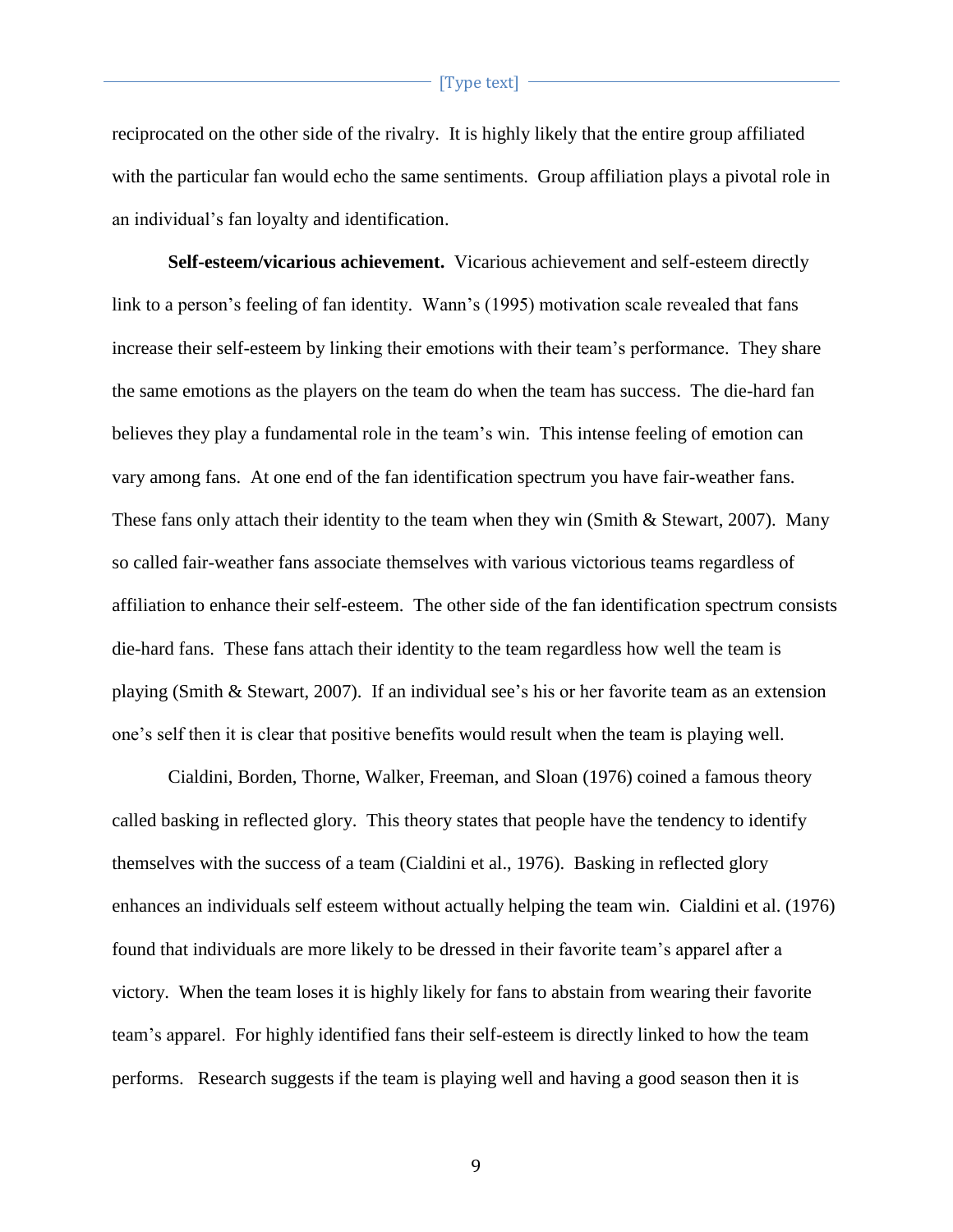highly likely that their self-esteem is going to be high, but if they aren't playing well or having a subpar season then their self-esteem would most likely be at a low level. Brown (2007) states that being a sport fan can create tension, which can weaken psychological well-being. Most intense fans understand that tension is a part of being a highly identified fan. If you are a diehard fan, then you always live and therefore die with your team. Being a fan means you suffer and wait for that one moment where your team wins it all; that is what being a fan is all about (Brown, 2007).

**Tribal connection.** Smith and Stewart's (2007) research on fan motivation uncovered an individual's latent need for social belonging through the psychological motive of tribal connection, adding to Wann's (1995) original research. Die-hard fans use sports to "re-live or capture ancient ceremonies and primitive social practices" (Smith & Stewart, 2007, p.163). Team sports like football, basketball, and baseball give fans the opportunity to replicate tribal rituals. Fan rituals make up both pre and post game actions as well as activities during the game itself. If this were a tribal community, the players would act as tribal heroes, while the fans who cheer the players on would be tribal followers. Smith and Stewart (2007) say, the fans "accentuate inter-tribal rivalries through the purchase of memorabilia, dressing in club colors and provocatively inciting the followers of other sporting tribes" (p.164). Tribal connection is another way to explain the motive of group affiliation. Both of these motives can play a big part in the fan experience.

**Obligation.** Bernthal and Graham furthered the research of Wann in 2003 by adding obligation to the list of psychological motives that predict fan motivation. They suggested that the majority fans and students on college campuses are motivated to attend sporting events because of reward or fear of punishment. In other words, they feel obligated to attend games.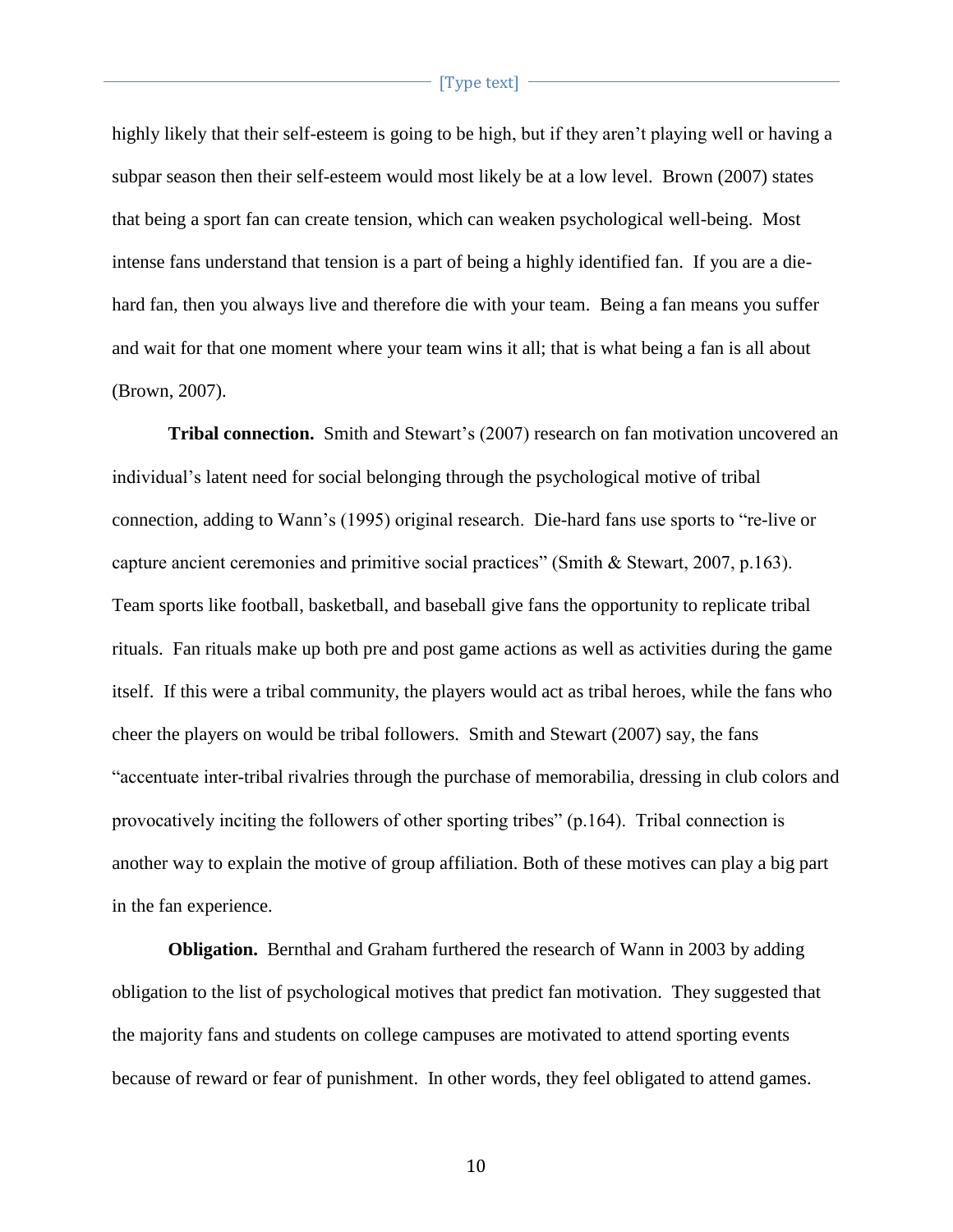Bernthal and Graham say, "Obligation is the private side of compliance, where fans feel strongly about team affiliation as a matter of duty" (p.226). Many college students feel the need to be present at their team's home games because college campuses are like close-knit communities and many of the students have day-to-day interactions with the players. The concept of group identity plays a vital role in fan's feelings of obligation to be present at games. In order to stay a part of the in-group, individuals feel the need to conform to in-group ideologies. For instance, one might feel the need to attend every home game regardless of previous commitment in order to conform to in-group rules.

# **Racial Differences in Fan Motivation**

Bilyeu and Wann (2002) conducted a study on the racial differences in fan motivation. 50 African American college students were asked to participate in a study by answering a questionnaire based on the eight motives in Wann's (1995) Sport Fan Motivation Scale. The researchers conducted the study to compare the findings with previous work they produced on European Americans. The results showed that five psychological motives (eustress, aesthetic pleasure, self-esteem, group affiliation, and entertainment) were more important to the African Americans participants in the study (Bilyeu & Wann, 2002). The results showed that African Americans scored higher than Caucasian's in overall sport fan motivation. African American's scored considerably higher on the escape subscale than European Americans. The research suggests that this finding likely relates to African Americans tendency to feel more stress because they are a part of a stigmatized minority group. The results of the study also uncovered that blacks scored higher in self-esteem, family motivation, and group affiliation. The literature suggests that African Americans' self-esteem is enhanced because their ethnic group is significantly represented in most of the major team sports in America. This makes African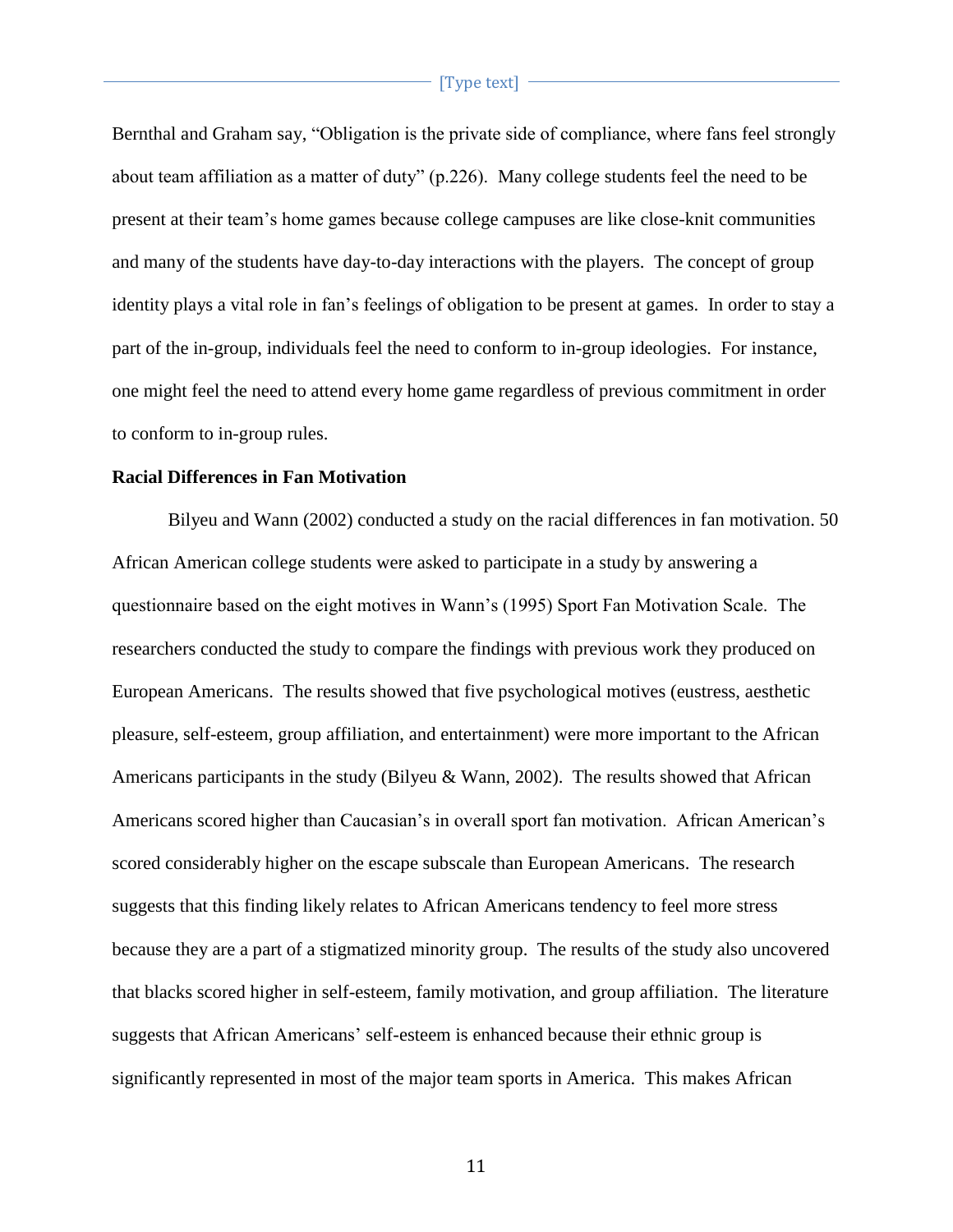Americans feel a sense of empowerment because they see people like them being successful. Ethnic minorities score higher in family motivation because they have closer familial ties than Caucasians have. African American's scored higher on group affiliation because most of the teams employ players that look like them. In other words, they feel they can relate and have something in common with individuals participating in the event. This study gives you an idea about the difference between races when examining fan motivation. While individuals are mostly similar, this study shows that there are slight differences in fan motivation among racial groups (Bilyeu & Wann, 2002).

# **Gender Differences in Fan Motivation**

Wann and Waddill (2003) conducted a study to understand the differences in sport motivation between people with different anatomical sex and gender role orientations. They used the eight psychological motives uncovered in Wann's (1995) research as the framework for the study. Wann and Waddill (2003) asked two hundred and sixty four participants to complete a questionnaire that tested masculinity, femininity, and motivation. The findings showed femininity was the best forecaster of family motivation and masculinity best predicted entertainment, eustress, group affiliation, self-esteem, escape, and aesthetic pleasure motives in individuals. Examining the findings, one can infer that the best predictor for fan motivation is the trait of masculinity. Wann and Waddill (2003) say an individual's masculinity should be considered first when analyzing the connection between sport fandom and gender. Women scored higher on family motivation because of the gender role stereotypes to which they have been socialized. Most women feel compelled to put family first. They are usually the one's who form a major part of their identity with the family. Most sports are masculine in nature. This factor lends credibility to the study because masculinity was associated with higher scores on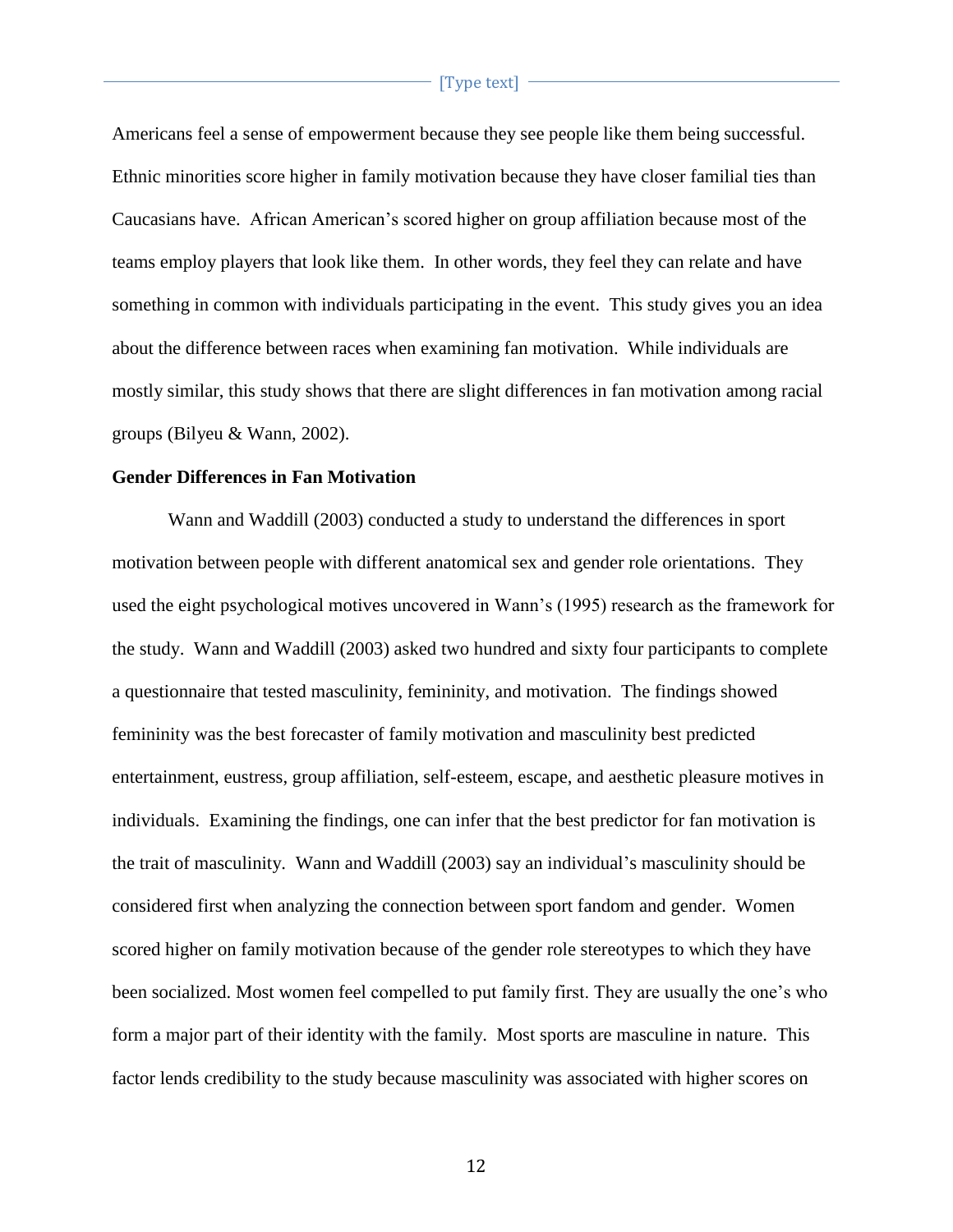most of the motives. The study shows that men and women have significantly different levels of fan motivation, which is consistent with societal norms.

#### **Identity Salience Model**

Laverie and Arnett (2000) proposed an identity salience model to explain the motivating factors of fan loyalty. The model posits four factors that make up an individual's identity salience and eventually commitment and attendance at sporting events. These factors are situational involvement, enduring involvement, attachment, and satisfaction. This theory extends Wann's (1995) research by showing the relationship between variables, while also creating a road map from casual fan to highly identified fan.

Identity salience theory examines a person's given identity in relation to other identities. Salient identities are the important identities that people display on a daily basis (Laverie & Arnett, 2000). The literature proposes that before an individual's identity can become salient they have to move through 3 different stages. The first stage is situational involvement or shortterm interest in a team. Positive assessments by other individuals during the event can generate positive affect in an individual; thus creating situational involvement. Identity related products like team apparel and ties to an in-group or group affiliation can also create situational involvement. The second stage is enduring involvement or continued interest in the team. As an individual's fan identity increases and becomes more salient, certain activities like attending games, watching games on television, and following their team on blogs, and on the Internet is likely to increase. An individual's involvement directly impacts his or her attachment, which proportionately effects satisfaction and overall attendance at events. The third stage is attachment to the team. After an individual becomes attached to the team, the literature proposes that his or her identity has become salient (Laverie & Arnett, 2000). Fans who have high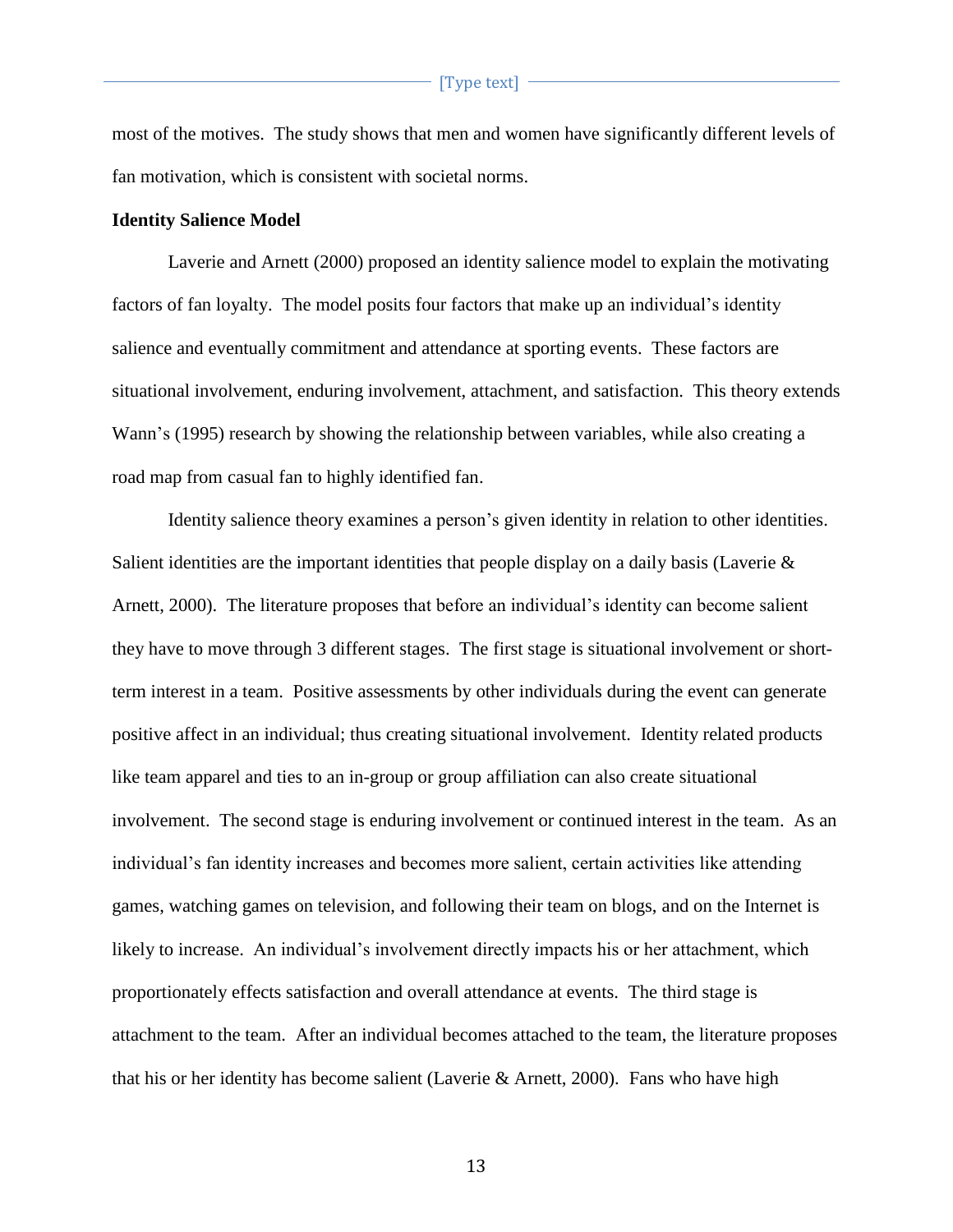identity salience are the same fans that call themselves die-hard or fanatics. Laverie and Arnett (2000) wanted to revise the model brought forth in the literature because the former model hypothesized only direct paths of each factor to fan attendance.

**Involvement.** Involvement is defined as "a state of motivation, arousal, or interest toward a recreational activity or associated product" (Rothschild, 1984, p.217). According to Laverie and Arnett (2000) there are two kinds of involvement, situational and enduring involvement. Situational involvement means that an individual's interest in an activity is increased because of short-term events. A perfect illustration of this concept would consist of a person attending a baseball game for the evening with his friends. The literature proposes that if the individual simply enjoys himself (eustress) then that would constitute high situational involvement for the evening. Eustress is not the only predictor of high situational involvement. In fact many of Wann's (1995) motivating factors can be used to explain why an individual develops high situational involvement: escapism, entertainment, aesthetic pleasure, cultural connection, family needs, and self-esteem. The fan needs to feel a sense of satisfaction from the event to remain involved in the event. If they are satisfied it is highly likely they will transition into becoming enduring involved with the team or activity.

The concept of enduring involvement means a person has on-going interest in an activity (Laverie & Arnett, 2000). Highly identified sports fans display enduring involvement by having continuous interest in a particular team. The literature proposes that in order for a person to display enduring involvement they must first display short-term interest in the activity in question. Continuous interest in a team or activity is a good predictor that a person would feel an attachment to the activity or team and eventually lead an individual to form an identity with that team or activity (Laverie & Arnett, 2000). Many people can experience both situational and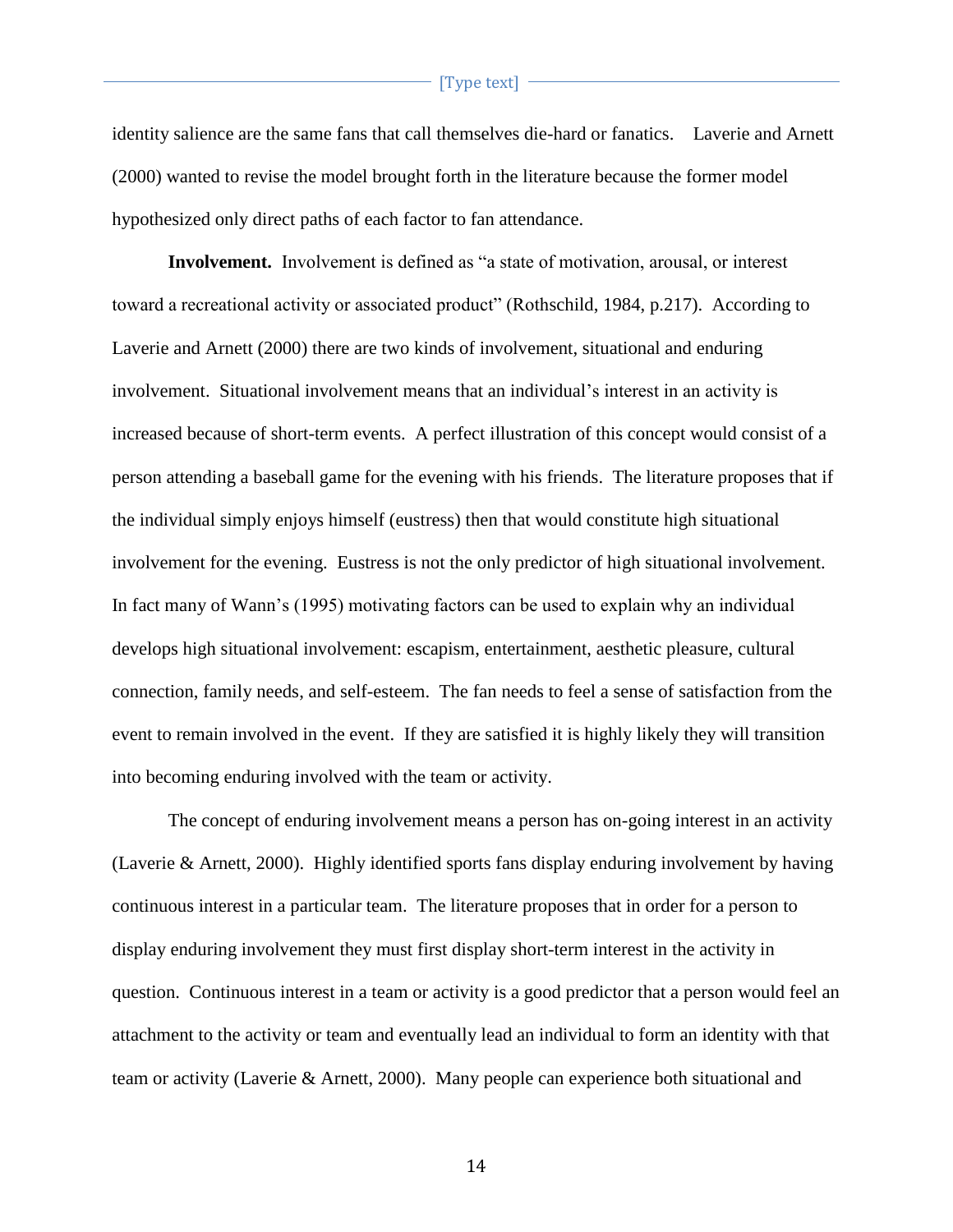enduring involvement at one given time. For example, if an individual is a highly identified fan of the University of Nevada Las Vegas basketball team and was at a game having a good time, he or she would experience situational involvement. Enduring involvement would have been in play long before they stepped into the arena and would continue after they left the event. The literature suggests that both types of involvement are qualifications of fan identity (Laverie & Arnett, 2000). High situational involvement and enduring involvement eventually lead to the fan developing an attachment to the team.

**Attachment.** The term attachment is defined as "the extent to which an object, which is owned, expected to be owned, or previously owned by an individual, is used by the individual to maintain his or her self-concept" (Ball & Tasaki, 1992, p.158). The literature proposes that an attachment to a team could increase or preserve a person's sense of self (Laverie & Arnett, 2000). Therefore, attachment is directly correlated to identity salience. But before identity salience can occur, an individual must care about the sport, player on the team and the team itself. Many highly identified sports fans become attached to various products within the team as well. Fans even create a monument of memorabilia in their homes to remind them of past events they have attended. Fans that have moved from enduring involvement to attachment to a team often say statements like "I am a Rebels fan." These types of statements are indicative of an individual that identifies himself with the team. Laverie and Arnett (2000) propose that an essential part of becoming a highly identified fan results in taking the team and making it your own, which increases the salience of your "fan identity" (p.230). Once a fan has formed a salient identity high levels of attendance and participation will follow.

Laverie and Arnett (2000) conducted a study to test the validity of the revised model. They focused on the factors that influence fan identity salience. The study was conducted on a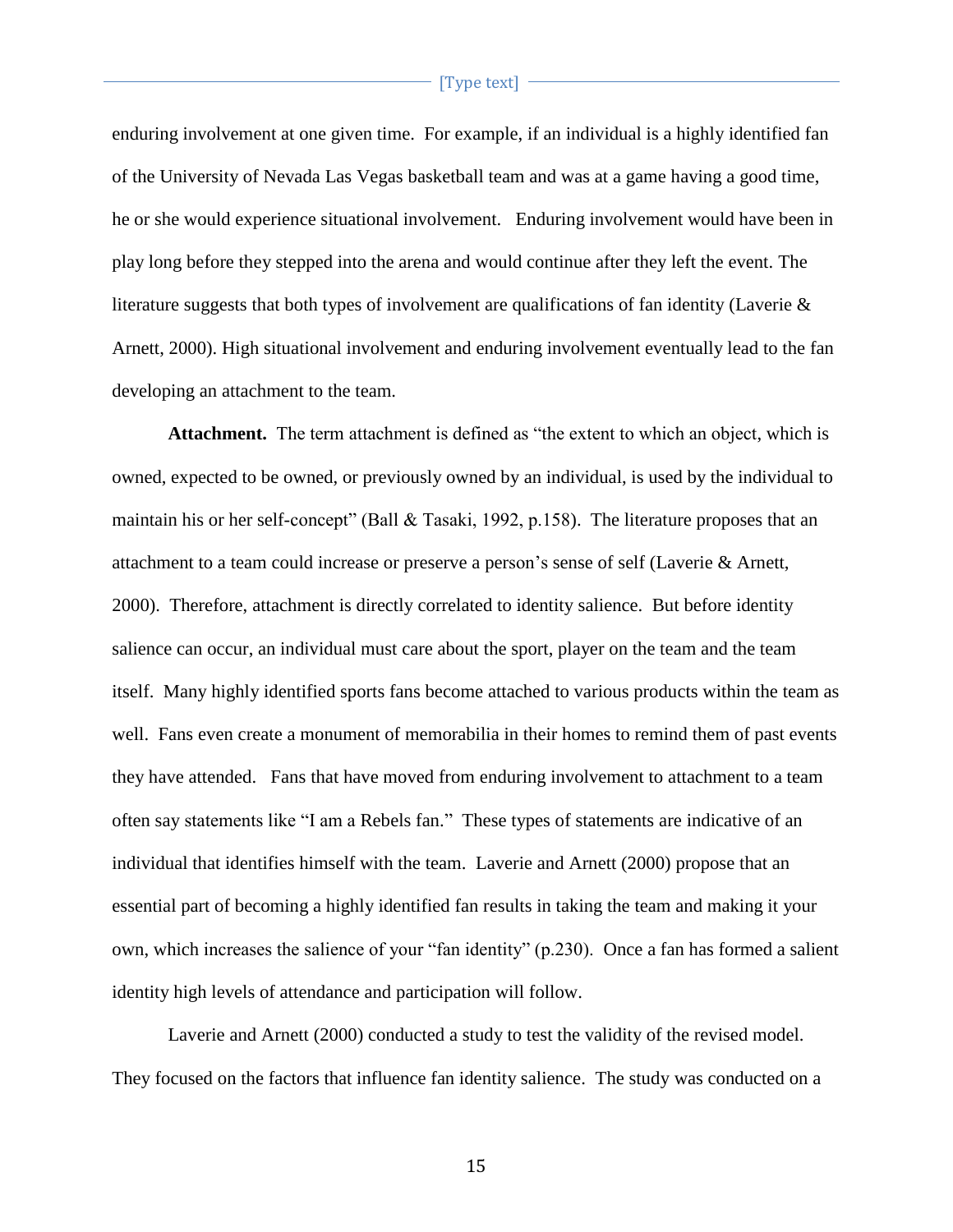college campus involving 190 participants. The participants were asked to complete a questionnaire that measured situational involvement, enduring involvement, and attachment by using a 7-point Likert scale. The questionnaire also measured attendance by posing questions about often the participants attended women's basketball games throughout an entire season. Laverie and Arnett (2000) proposed, "if a person is involved with and or attached to a sports team, he/she is more likely to rate their fan identity as more important than other identities" (p.238). The findings were consistent with the proposed conceptual model. It was demonstrated that when an individual becomes more attached to a team, his or her fan identity becomes more of a prominent part of his or her self-concept. To sum up the section, if an individual's fan identity is said to be salient then they are likely to attend games regardless if the team is playing poorly (Laverie & Arnett, 2000).

Attitude theory uses Wann's (1995) and Laverie and Arnett (2000) research as a foundation for its framework. The theory extends the researchers work by focusing on the concept of attitude formation to explain why a person becomes a highly identified fan. Funk and James (2004) constructed the Fan Attitude Network (FAN), a conceptual model to examine attitude development and change among sports fans. The FAN model entails that "the internalization of a sport identity represents one plausible determinant of attitude formation and change in sport fans due to its proximal relationship to attitude importance" (Funk & James, 2004, p.7). In other words, the FAN model explains attitude development in sports fans. The model states that dispositional needs and endearing features directly affect sport identity, which forms attitude importance or how readily accessible the attitude is in the mind. Attitude importance leads to attitude consequences, which is the materialization or outcomes of an individual's attitude importance (Funk & James, 2004).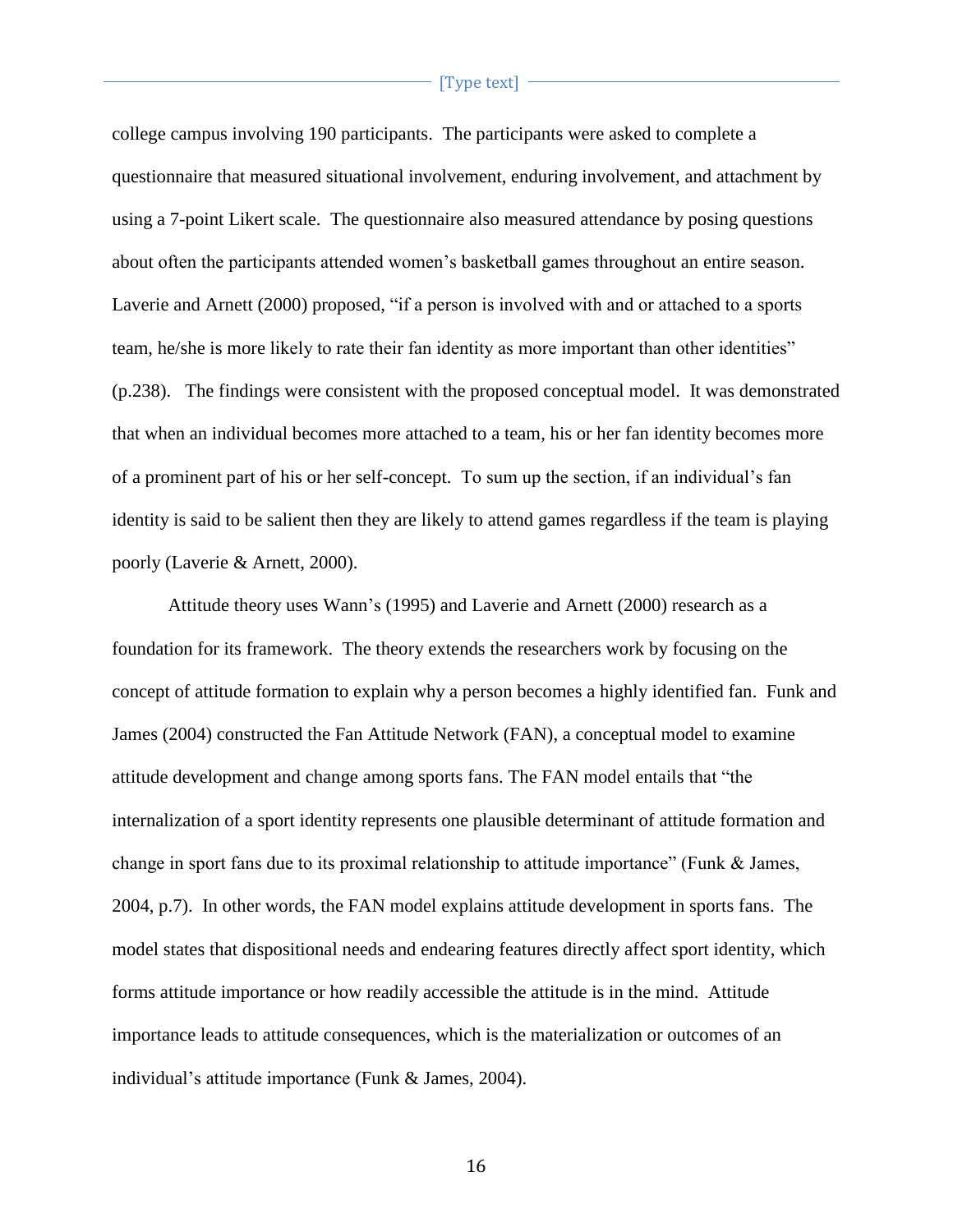Similar to Wann's (1995) fan motivation scale, dispositional needs consist of social psychological factors that motivate sports fans (Funk & James, 2004). Those factors include vicarious achievement, self-esteem, drama, diversion, entertainment, and aesthetics (Funk & James, 2004). Endearing features consist of striking attributes that accompany sport venues and highlight the significance and value of dispositional needs (Funk & James, 2004). These features consist of performance outcomes, wholesome environment, geographic proximity, and experiential risk (Funk & James, 2004).

Funk and James (2004) suggest an individual's attitude development and transformation can occur when their identity becomes salient in relation to the team or sport. Thus, if an individual deems an identity fulfills a particular need, then the individual puts importance on his or her evaluations relative to the sports team because the sport identity has become a vital part of his or her self-concept. Funk and James (2004) also say that optimal internalization happens when an individual completely incorporates the team with in his or her self. In other words, the team actually becomes a part of the individual.

A loyal fan would then be a person with a strong attitude toward a team, frequently thinks about the team, stands firm when the team is losing, has a personal or group bias toward the team, and regularly attends and or watches team games (Funk, Haugtvedt, & Howard, 2000). Since the Fan Attitude Network (FAN) is a conceptual model, its use is intended to guide future research on the topic of attitude formation among sports fans. The authors suggest that future research should examine the internalization of sport identity (identity salience) in combination with this model. Funk and James (2004) propose that internalizing sport identity can be a major determinant in attitude formation influenced by dispositional needs and endearing features.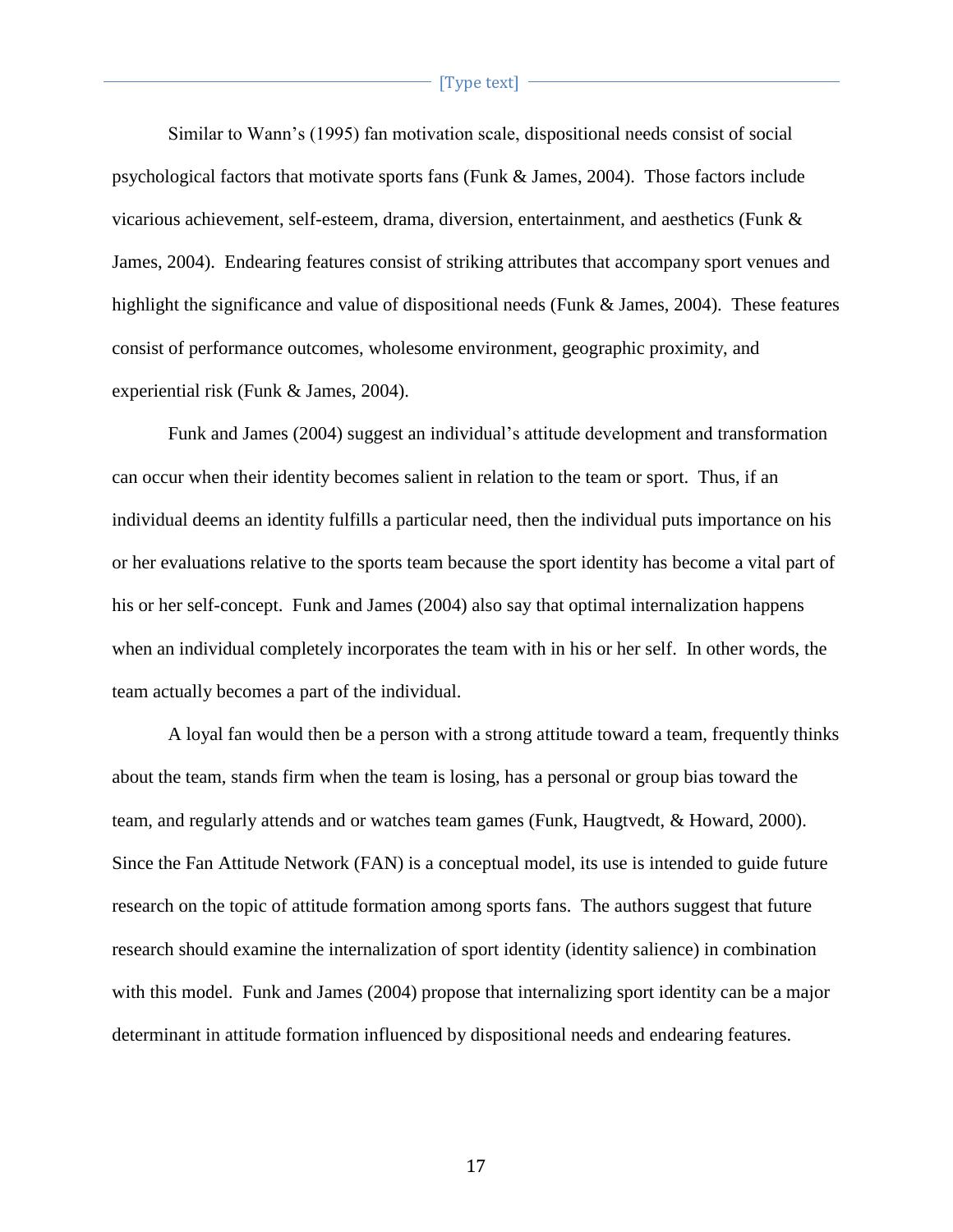The proposed psychological theories on fan motivation explain only one side of how a fan can become loyal to a team. Marketing and branding strategies bring the business side of fan motivation into play. Branding reinforces the concept of attachment proposed in the identity salience model. Sport managers play a key role in keeping a fan attached to the product they are selling. If it were not for the sport manager many of the psychological factors that create situational and enduring involvement that results in attachment would never occur.

#### **Marketing and Branding Strategies**

Marketing and branding strategies help fans feel more connected to the organization/institution, while aiding managers with revenue production and name recognition. As stated above, branding helps to reinforce a fan's feeling of attachment to the team. The use of branding principles and processes in the sports industry is essential to organizations and marketing managers. It is difficult for managers to build and maintain a strong brand. An organization's brand is critical in creating a constant revenue stream from its consumers. Reaching the consumer is at the heart of most, if not all, branding principles. A great approach for managers to practice would be to study what drives consumers and build a strong belief system about their organization by developing a strong brand image (Bauer, Stokburger-Sauer, & Exler, 2008). A strong brand image has a considerable impact on a fans attachment to the team. If an organization creates brand association by building a strong brand image through the principles of brand exposure and awareness, consumers will likely retain the organizations brand in their memories, thus creating brand loyalty or attachment (Keller, 1993). The fundamental goal of marketing managers is to create repeat customers (brand loyalty) and loyal fans represent most repeat customers (Fortunato, 2006). Having a consistent brand management strategy allows organizations to create an increase in their overall value (Fortunato, 2006). That value is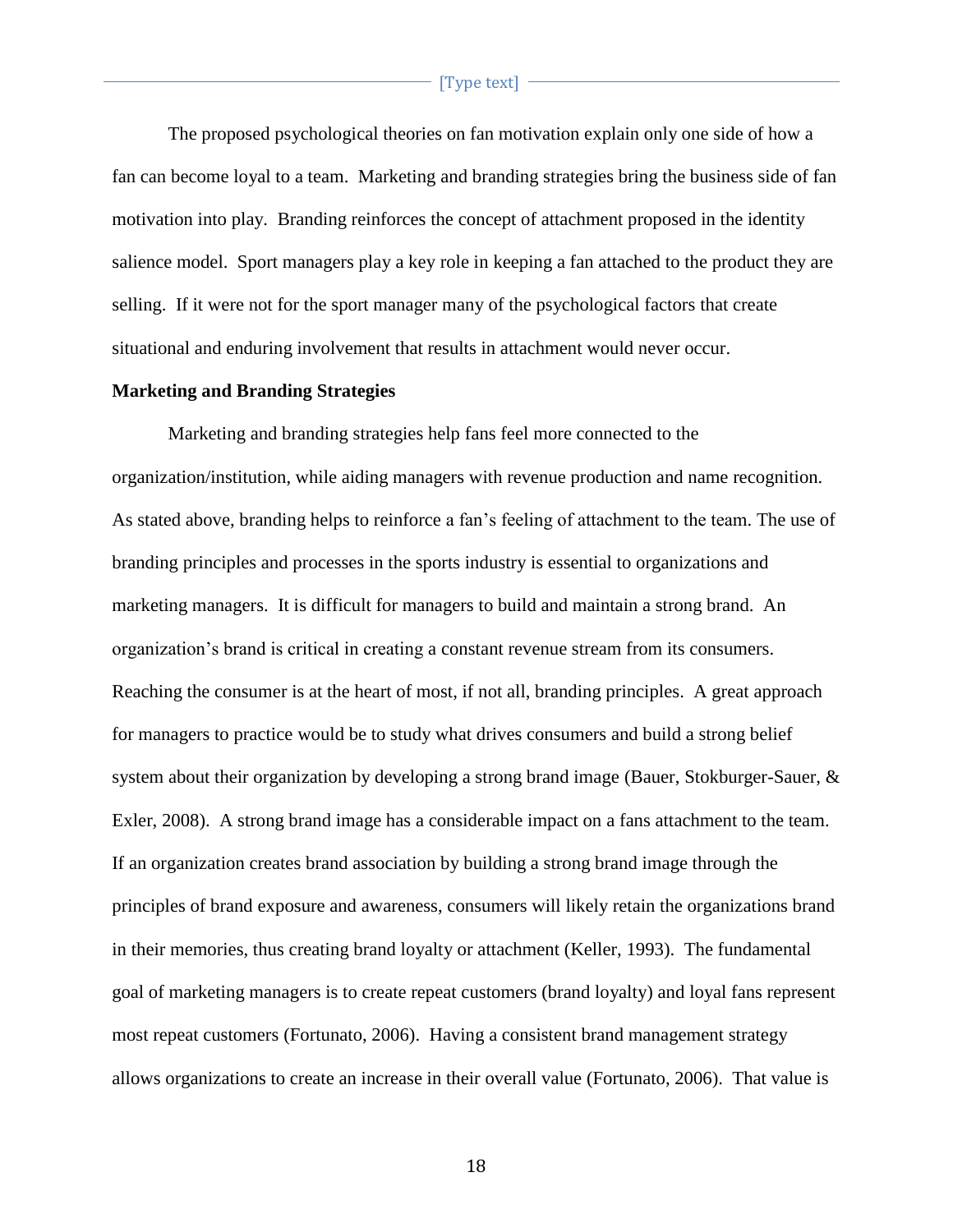turned into revenue for the team or institution. Perfect models for managers to imitate are the professional sports organizations like the Chicago Cubs and the Boston Red Sox (Heere & Dickson, 2008). Both of these organizations have a strong and loyal fan base with relatively little success over the last 100 years. The Chicago Cubs have not won a championship since 1908, but they arguably have the strongest brand in Major League Baseball. While the Boston Red Sox have had recent success winning the World Series in 2004 and 2007, they previously had a championship drought of 96 years. Both franchises currently play in stadiums that are deemed National Historic Landmarks (National Park Service, 2010). The Red Sox organization invented the "Red Sox Nation" to unite fans and further strengthen brand loyalty (Red Sox Nation Fan Club, 2012). The Cubs have basically created a small city dedicated to the team called Wrigley Ville. This enhances the organization's entire brand.

# **Branding**

Branding is an important application that is used by sport organizations to attract and create loyal sport consumers. The objective is to make fans attached to the team and make them want to buy and keep buying apparel, sponsored products, and anything that is associated with the team. Keller (1993) states that there are two main reasons why it is advantageous to study branding or brandings eventual outcome, brand equity. The first reason is for financial reasons, estimating the company's brand for asset valuation on the balance sheet. The second reason is to improve market productivity.

 The term brand is defined as, "a name, term, sign, symbol, or design, or combination of them which is intended to identify the goods and services of one seller or group of sellers and to differentiate them from those of competitors" (Keller, 1991, p.2, as cited in Kotler, 1993 p.442). Managers need to understand branding principles because an organizations brand influences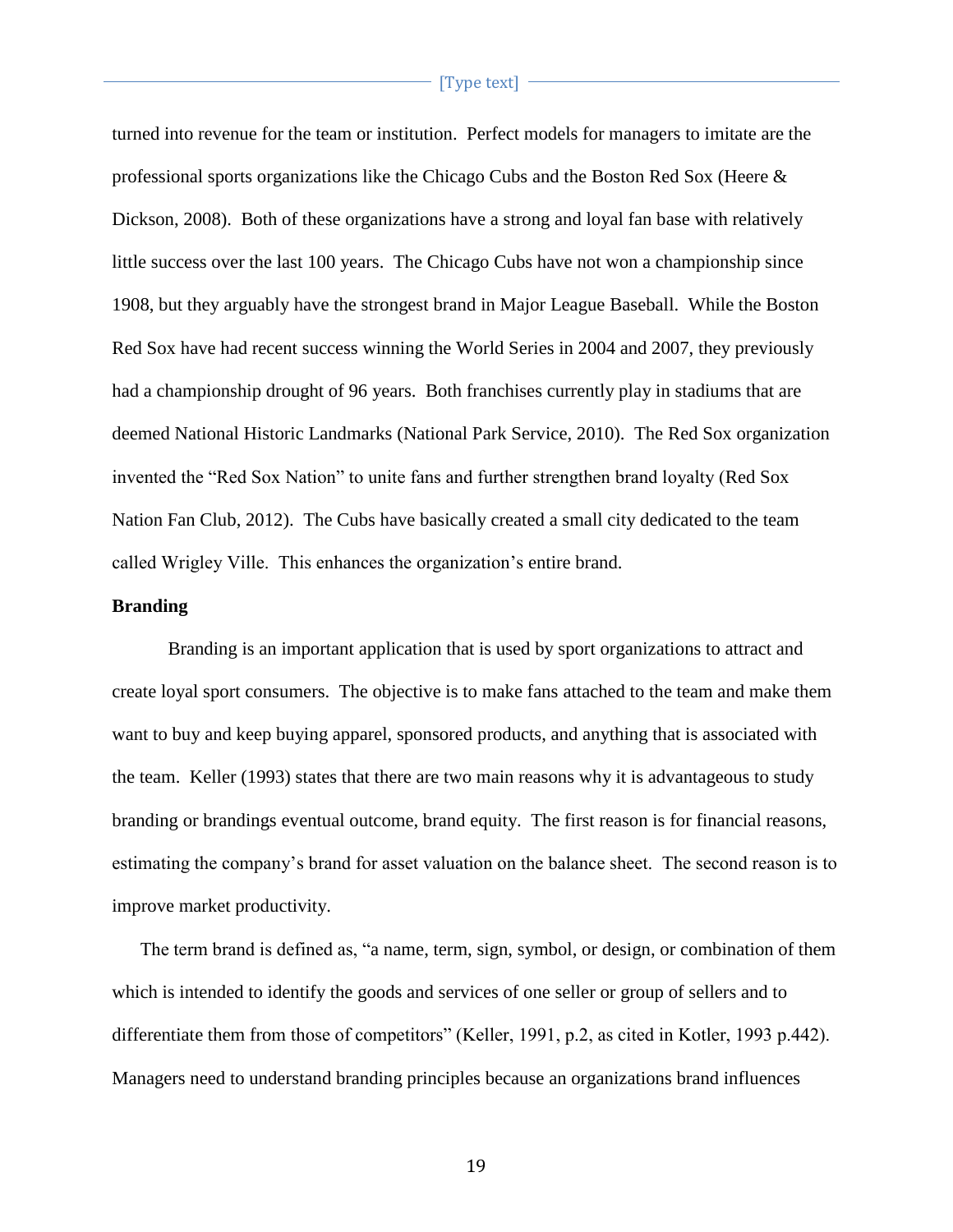what comes into the consumer's mind, thus affecting motivation. An organization's brand first comes into the mind of consumers through brand awareness. *Brand awareness* is the strength of brand recall and recognition in a consumer's memory (Keller, 1993). Keller lists three major reasons why brand awareness is important to consumer decision making. The first reason is it is critical that consumers think of the particular brand when thinking of the product category. The second reason is that brand awareness can affect the consumers' decisions when considering brands even if there are no other brands to consider. Finally the third reason is that brand awareness influences the arrangement and power of brand associations in relation to the brand image (Keller, 1993).

*Brand recall* refers to "consumers' ability to retrieve the brand when given the product category, the needs fulfilled by the category, or some other type of probe as a cue" (Keller, 1993, p.3). It is important for managers to create a brand where fans are easily able to recall the team's brand. *Brand recognition* refers to "consumers' ability to confirm prior exposure to the brand when given the brand as a cue" (Keller, 1993, p.3). Brand recall and recognition are directly correlated with one another. When a consumer becomes aware of a certain brand and can recall and recognize that brand while situated among the brands of competitors, brand image is therefore formed. *Brand image* is defined as "perceptions about a brand as reflected by the brand associations held in consumer memory" (Keller, 1993, p.3). A team's brand image is vital in developing a fan's loyalty to a team.

There are three types of *brand associations*; product related attributes, non-product related attributes, and benefits. Product related attributes are "the ingredients necessary for performing the product or service function sought by consumers" (Keller, 1993, p.4). Nonproduct related attributes refer to the "external aspects of the product or service that relate to its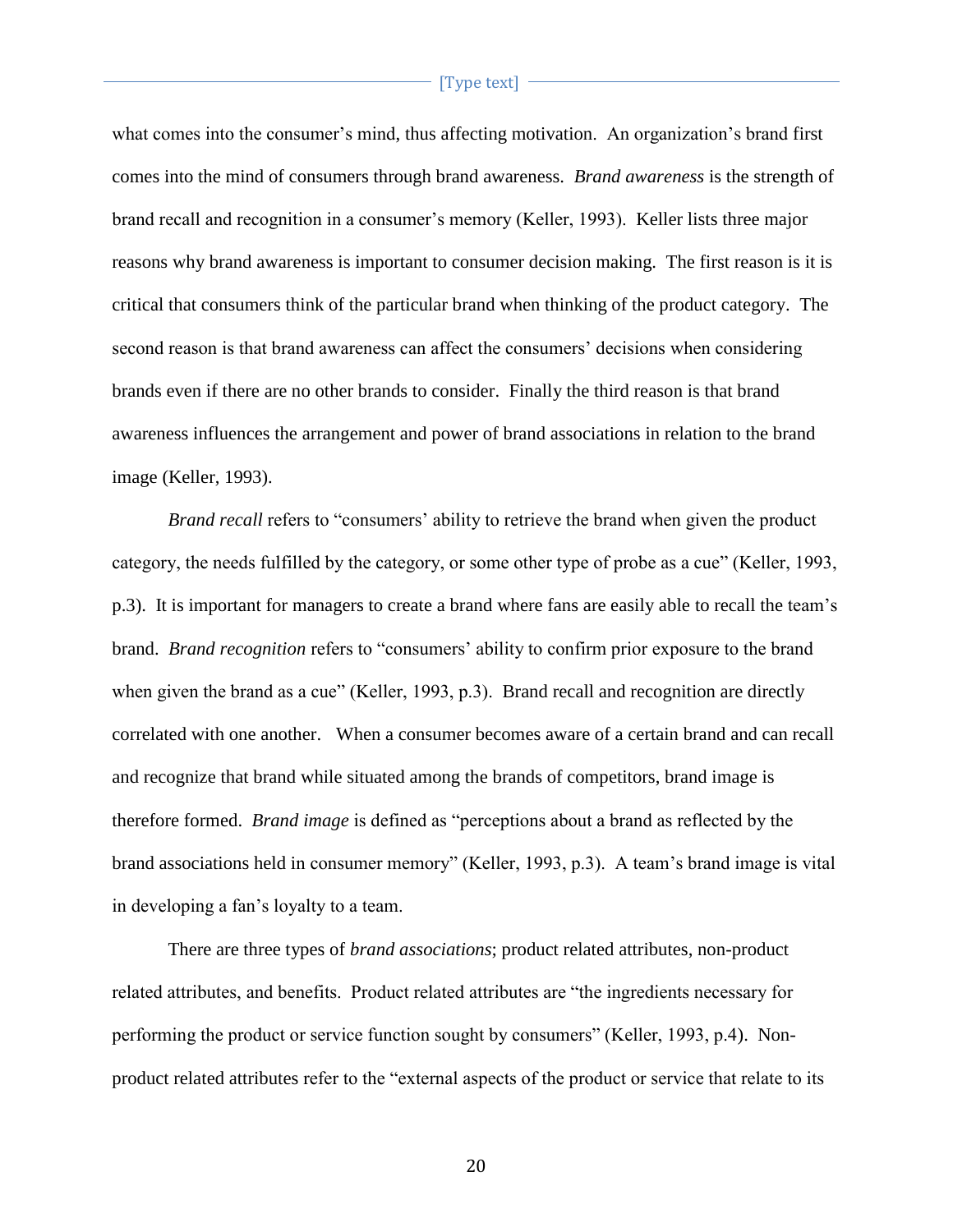purchase or consumption" (Keller, 1993, p.4). Benefits are "the personal value consumers attach to the product or service attributes" (Keller, 1993, p.4); in other words benefits refer to what the product or service can do for the consumer. There are three different types of benefits: functional, experiential, and symbolic. Functional benefits relate to the product related attributes and are usually the intrinsic advantages of the product or service consumption. Experiential benefits refer to what it feels like to use the product or service and is also connected to product related benefits. Symbolic benefits correspond to the non-product related benefits and refer to the extrinsic advantages of the product or service. Many loyal fans of a particular team might purchase products because of their symbolic benefits, mainly for social approval of the in-group and personal expression. Consumers usually purchase a brand for the bundle of benefits that comes with that brand. The benefits are extremely important to the consumer and many loyal consumers of a certain brand will pay anything to obtain that benefit (Keller, 1993). Brand benefits influence fan motivation because they are usually attached to the in-group, which can have ramifications on how an individual's identity is perceived.

A strong brand image leads to consumers forming a *brand attitude*, which refers to" the overall evaluations of the brand" (Keller, 1993, p.4). A consumer's brand attitude is very important to managers because a positive attitude forms the necessary consumer behavior that often leads to brand loyalty. The concept of brand attitude is consistent with Funk and James (2004) conceptual Fan Attitude Network model because attitude formation is dependent upon social psychological factors like self-esteem and eustress. There are two dimensions to *brand loyalty*, attitudinal and behavioral. The attitudinal dimension refers to the psychological commitment to a team (Bauer et al., 2008). "Fans show a high level of psychological commitment if they feel a deep inner attachment to their favorite team and if their commitment is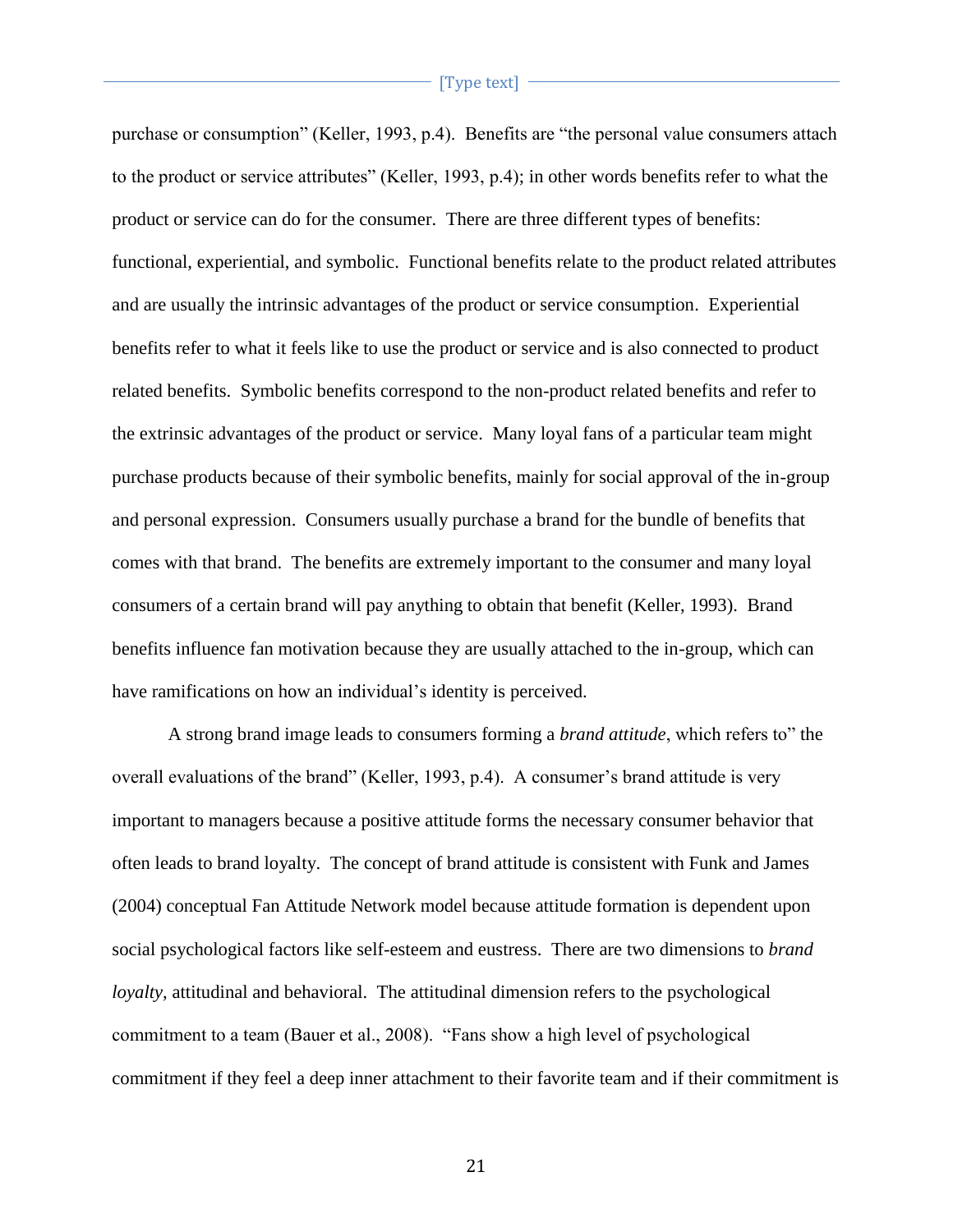persistent over time, [resisting] criticism" (Bauer et al., 2008 p. 207). The behavioral dimension of loyalty is concerned with past behavior and intentions (Homburg  $\&$  Giering, 1999; as cited in Bauer et al., 2008, p. 207). Past behavior includes past purchasing behavior and positive speak about the team (Bauer et al., 2008). Both dimensions of brand loyalty combine to create a loyal repeat purchasing consumer. A fan's brand loyalty directly contributes to the team's brand equity.

 *Brand equity* is the favorable perceptions of brand associations that fans have in their memory (Bauer et al., 2008). The stronger the perceived brand equity increases the likelihood that a purchase of the brand or service will happen, thus stimulating fan motivation. A product or service can create a brand personality that is unique to that brand. Brand personality is defined as "the set of human characteristics associated with the brand" (Aaker, 1997, p. 347). Brand personality correlates to the symbolic benefits and non-product related attributes of a brand. Aaker suggests that personality traits are attributed to the brand by the influence of the individuals associated with the brand or through user imagery.

Many researchers claim demographics can be attached to a brand like, gender and age. Aaker (1997) conducted a study to develop a framework of, and a valid and reliable scale to measure brand personality dimensions. A total of 631 people participated in the study, rating 37 different subsets of brands on 114 personality traits. The results of the study revealed that consumers perceive that brands have five distinct personality dimensions: excitement, competence, sophistication, sincerity, and ruggedness (Aaker, 1997). Within these five dimensions other connotations can be formed like, agreeableness within the dimension of sincerity captures visions of warmth and acceptance; extroversion and excitement captures visions of sociability, energy, and activity. If a brand can capture a unique personality, it will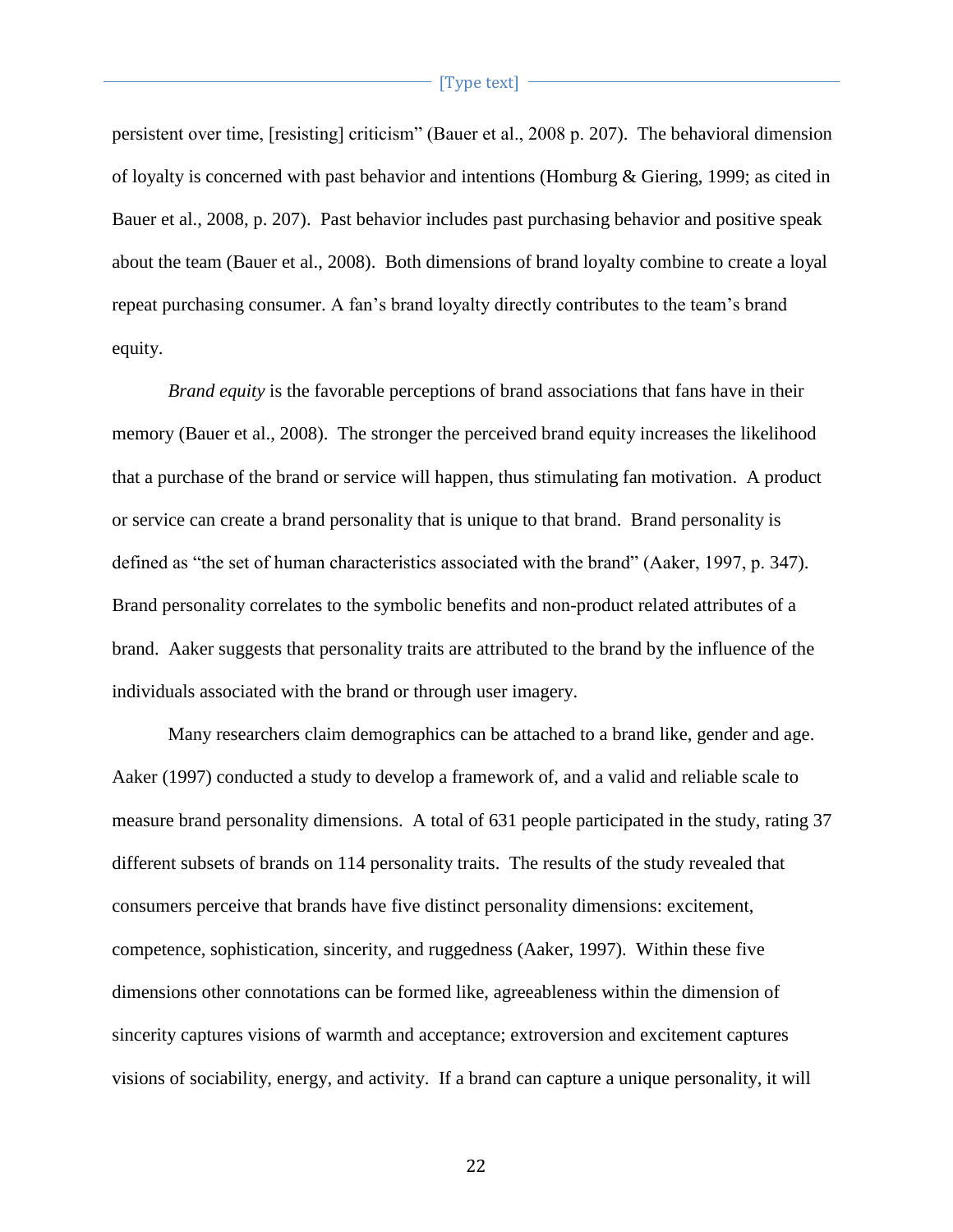easier for the brand to associate itself with other brands within or outside its product category.

Building good perception and reputation in any organization is vital to that organizations brand image, equity, and success as a whole. Many university's that are not apart of the elite class struggle to gain brand image, equity and consistent fan motivation. Universities are becoming more and more entrepreneurial and commercial over the last decade (Lee, Miloch, Kraft, & Tatum, 2008). The model change has increased the importance of image enhancement and brand building through sport marketing and organizational development objectives (Lee et al., 2008). Building a good brand can motivate fans to come out and attend events.

Troy University began as a small teachers school in Alabama in 1887 (Lee et al., 2008). After years of steady enrollment increase the college moved towards a traditional university, offering Masters and Doctorial degrees. The sports program was granted Division II status in 1970, and the baseball quickly gave the athletic program recognition by winning two national championships. The University applied for Division I membership and was accepted in 1992. Now that the university was in the top athletic division, the school wanted to get their football brand off the ground and make it their top revenue stream. They quickly hired Stamats, a marketing consulting firm from Dallas Texas to help them get off the ground and create new key marketing objectives to help stimulate fan motivation. The first decision the Chancellor of the University did was to change the schools official name from Troy State University to Troy University (Lee et al., 2008). The reason for the change is because the name "State" has connotations of boundaries within a certain region and contrasts the Universities mission of national and international reach (Lee et al., 2008).

The name "Troy" gives the school a distinct image that can carry a lot of weight with prospective partners and future students. Uniform standards were the next change at the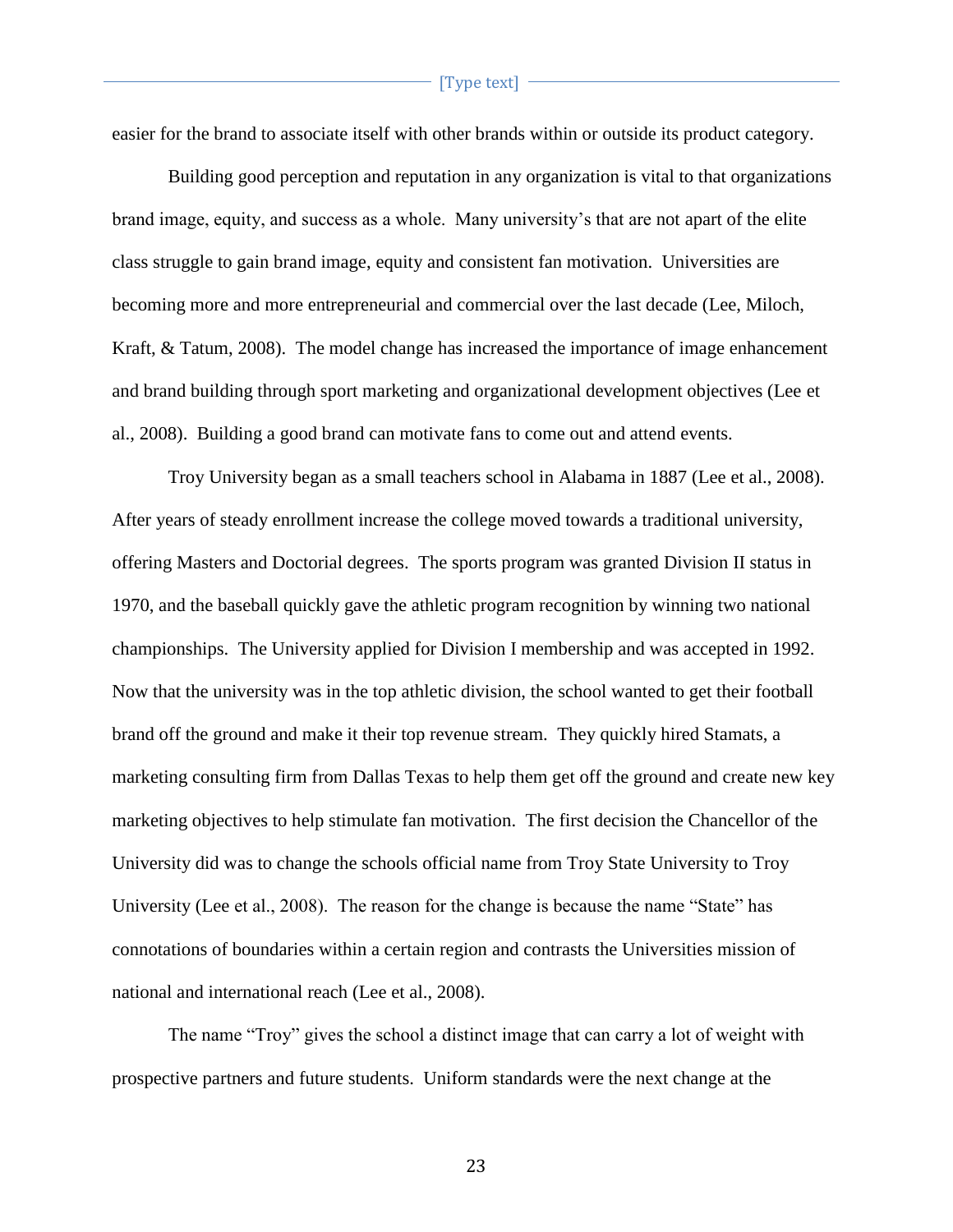University. The Universities standards manual states "the University's graphic identity is an outward expression of the personality, values and goals of an institution" (Universities Style and Graphic Standards Manual, 2004, as cited in Lee, et al., 2008, p.180). The school created colors consistent with the name, which gave them added brand awareness and recall. Troy University developed some key brand attributes that they hoped would set them apart in their conference (Sun Belt). These attributes included: international, friendly, proven, responsive, communities, individuals, value centered, and forward thinking (Lee et al., 2008). The university wanted to create a specific attitude formation toward the team, using attributes that clung to dispositional needs. The first vital marketing move the university did was to schedule their first primetimetelevised game on ESPN versus the nationally ranked University of Missouri Tigers. The Chancellor of the university said of the scheduled game, "the event would be an unprecedented opportunity for Troy University to enjoy national exposure" (Lee et al., 2008, p.180).

Since moving to the new athletic league the schools athletic department has renovated all of its facilities and has even built new recreation centers (Lee et al., 2008). They have also created acquired naming rights deals, which further enhances their brand equity. In 2002, signed a long-term naming rights agreement for their football stadium with Movie Gallery INC. (Lee et al., 2008). This agreement allowed the university to unveil a new \$18,000,000 upgraded stadium with increased seating capacity, a new field surface, new media facilities, and luxury skyboxes (Lee et al., 2008). Making upgrades like this adds to the aesthetic pleasure of the stadium, which have a considerable effect on an individual's fan motivation.

During the 2004 athletic season, Troy University accumulated over \$3,000,000 in revenue, which is unheard of from a school that recently transitioned from Division II to Division I status (Lee et al., 2008). Their licensing agreement also helped their brand image and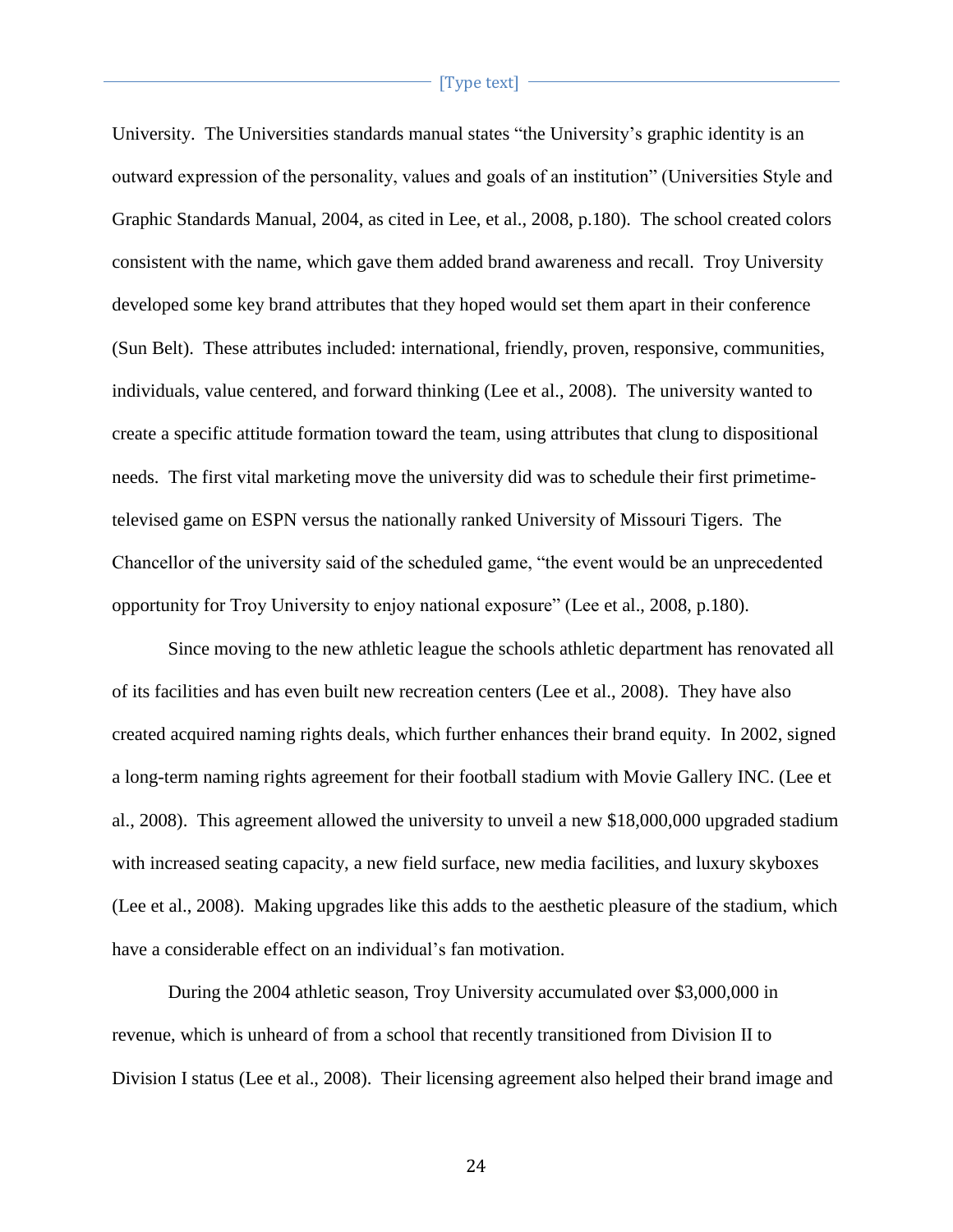identity. The strategies that Troy University used increased their media exposure, which increased their brand awareness. The increased brand awareness affected attitude formation and change in the surrounding community, thus stimulating fan motivation and increasing attendance.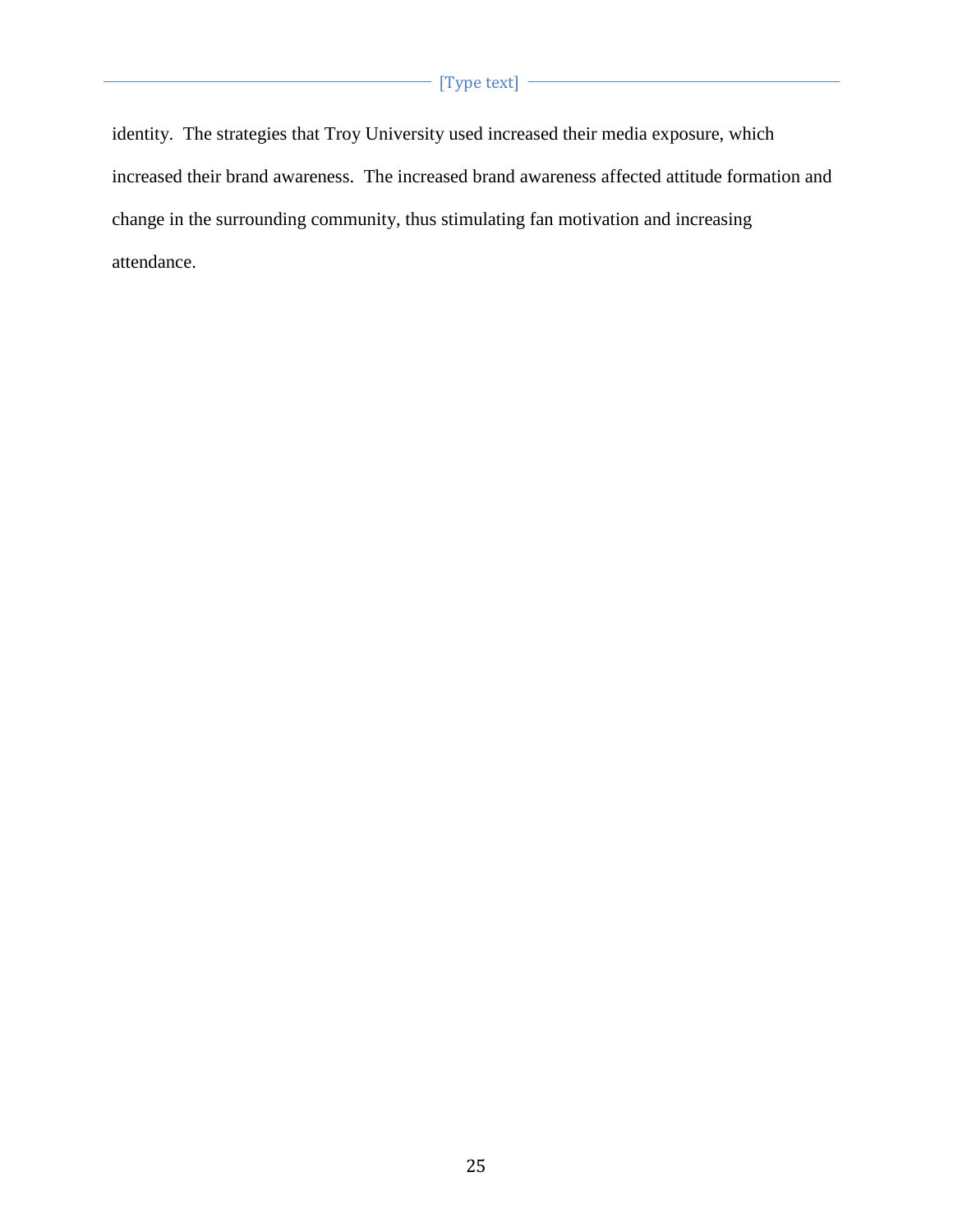# **Part Three**

Understanding the consumer's motivation to buy a team's product should be the primary goal of every sport manager. If the consumer doesn't buy, then the team will ultimately fail. Using Laverie and Arnett's (2000) identity salience theory, a manager can cultivate fan loyalty within the consumer.

#### **Situational Involvement**

A manager can create situational involvement and therefore motivation before the consumer even steps inside the stadium by creating an interactive tailgate. The tailgate can be a festive event by having a band play or setting up gaming booths like a football toss station. These types of mini events within the tailgate can make the fan feel like what they purchased was worth it. Tailgates and other fan gatherings are a good way to promote group affiliation, eustress, a sense of escape and positive self-esteem, thus stimulating fan motivation. There is nothing else like it in sports when fans of a particular team gather and cheer for their team. A manager can also develop a program where the team gives away apparel to the first 10,000 fans to also peak interest before the contest begins. Free apparel can make fans feel closer to the team and stimulate motivation.

Once the consumer is inside the stadium, managers need to keep the consumer fully engaged throughout the entire event. Managers should keep the consumer fully engaged by but not limited to: passing out programs, strategically placing restaurants and merchandise stores, having a team museum on site, building a children's play land, having a fireworks show after a win, giving away free merchandise throughout the game, putting on halftime shows, and putting on sponsored mini events during timeouts. Passing out programs provides the fan with valuable information about team and player history. This makes the fan feel as though they have expert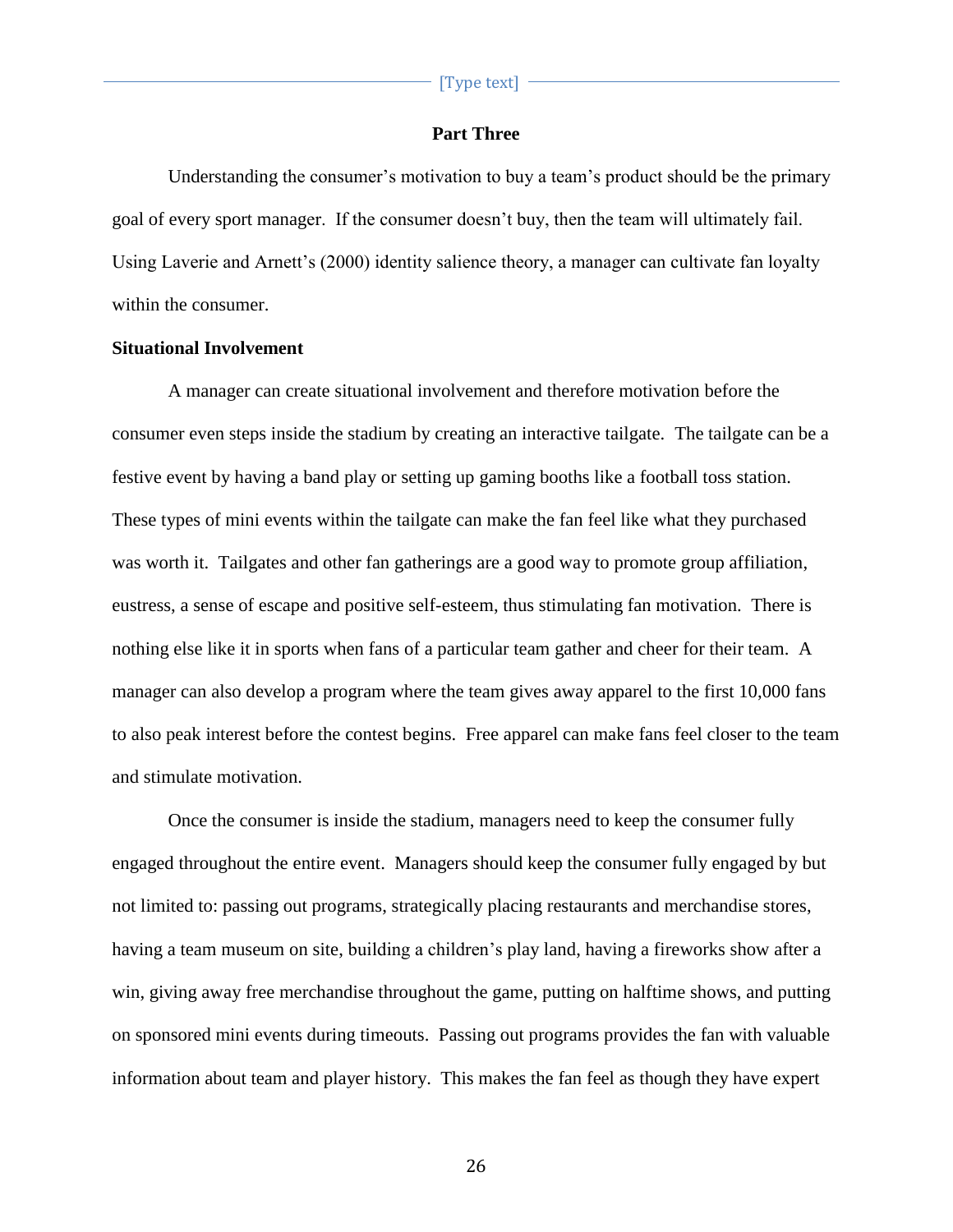knowledge about the team. The strategic placement of restaurants and merchandise stores makes the fan walk around the entire venue, allowing them to take in everything the event has to offer. Having a team museum on site also brings the fan closer to the team. Instead of reading about the team's history in a program they can walk through a small venue full of past hero's and team accomplishments and milestones. Building a children's play land would satisfy family needs because it would give the kids something to do during the event. A fireworks display would provide entertainment for everyone after the event has concluded; leaving a lasting impression on everyone that attended the event. Giving away free merchandise by blasting the crowd with shirt cannons during timeouts and halftime shows keeps the individual engaged during the event, creating a sense of escape. If these suggestions are put into professional practice they will satisfy most if not all of the motivating factors elicited by Wann, thus stimulating situational involvement.

# **Enduring Involvement**

Once a manger has successfully created situational involvement, they should to work to develop enduring involvement or continued interest in the team. The consumer needs to feel that they want to come back to feel that satisfaction all over again. Managers can target consumers to get them back to the stadium by creating incentives to make them want to come back and re-live the experience. The team can hold promotional game nights were consumers who purchased a ticket within the last month could get discounted ticket prices for a subsequent game. Going to subsequent games throughout an entire season will keep the team on the individuals mind making them conjure up feelings they had during the event when they think about the team. They could also get sponsors involved and offer discounted dinners, apparel, or free food at the stadium on a return visit. Creating buzz about the team can keep the fan interested for the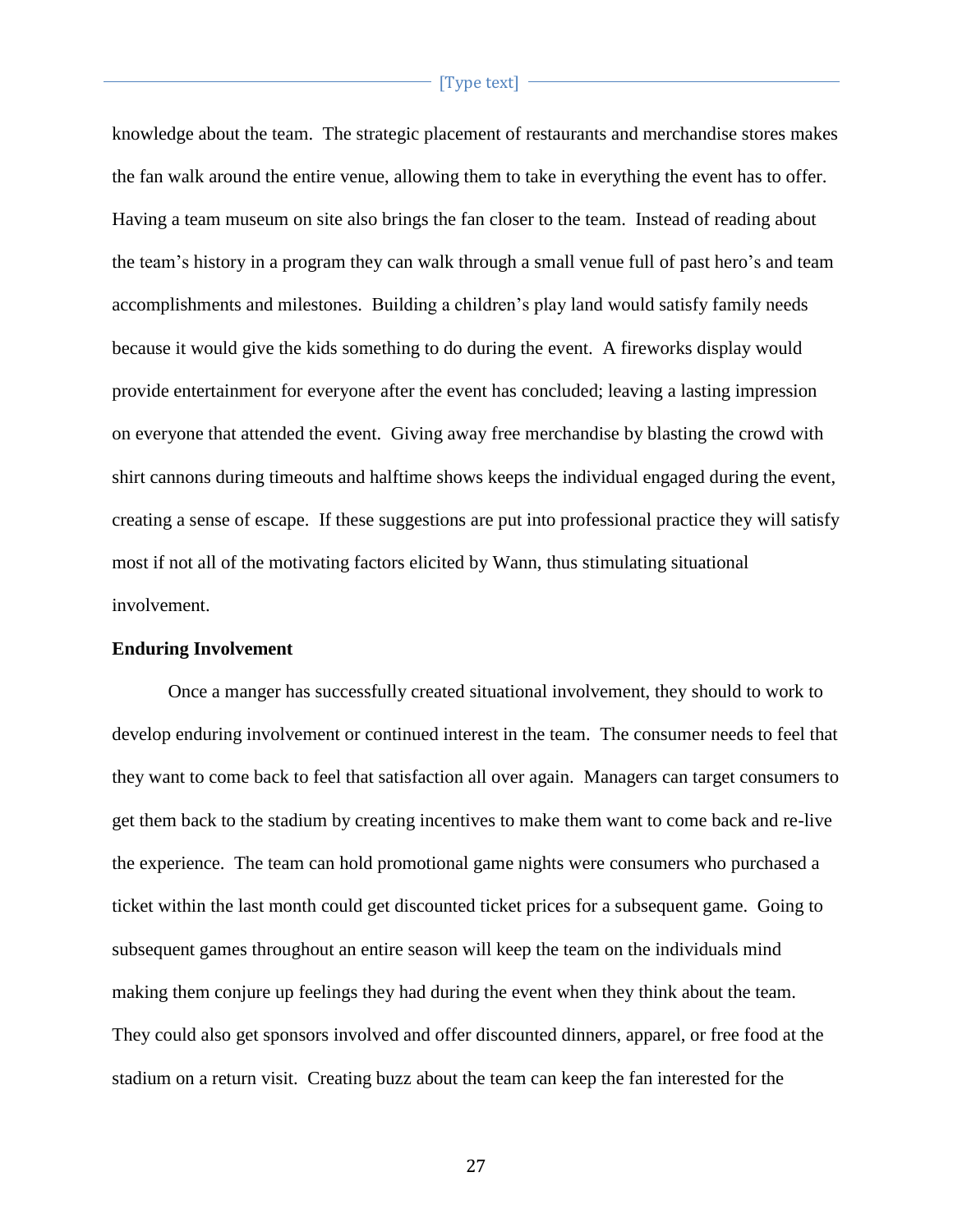duration of the season and off-season. For instance making a key trade or picking up free agents during the off-season can accelerate the anticipation for the up coming season. One big variable that would almost guarantee a fan to become continuously interested in the team is for the team to be successful. This is one crucial area where management can create enduring involvement pretty quickly, because lets face it, everyone loves a winner.

Team formation is almost just as big as stadium appeal or creating a festive environment. It is hard to create a loyal fan base without a successful team. There are some outliers out there but most teams need to be somewhat successful in order for consumers to buy the product. Managers should look for dynamic charismatic players who would love to be the face of the franchise. This would enhance the appeal of the team and get a fan that has not become attached yet to the stadium to see the player play. Star power is very influential. If the a team can get an established star that has been the face of another franchise or has been on commercials (i.e. Peyton Manning) ticket sales would most likely rise because the casual fan would want to go out and see the new look team.

# **Attachment**

The attachment stage of the identity salience theory is the final pre-cursor before a fan's identity becomes salient. Attachment can be created maintained through the concept of branding. It is very important for a manager to build and maintain a strong brand base for their team. The first thing a manager needs to do is to create brand awareness of the service or product they are providing. Brand awareness and exposure forms an impression in the mind of consumers. If the consumer doesn't know your product, then is it highly likely that they won't buy your product. So, how do managers create brand awareness? First they should develop a strong marketing plan with short and long-term goals listing specific objectives like: using stars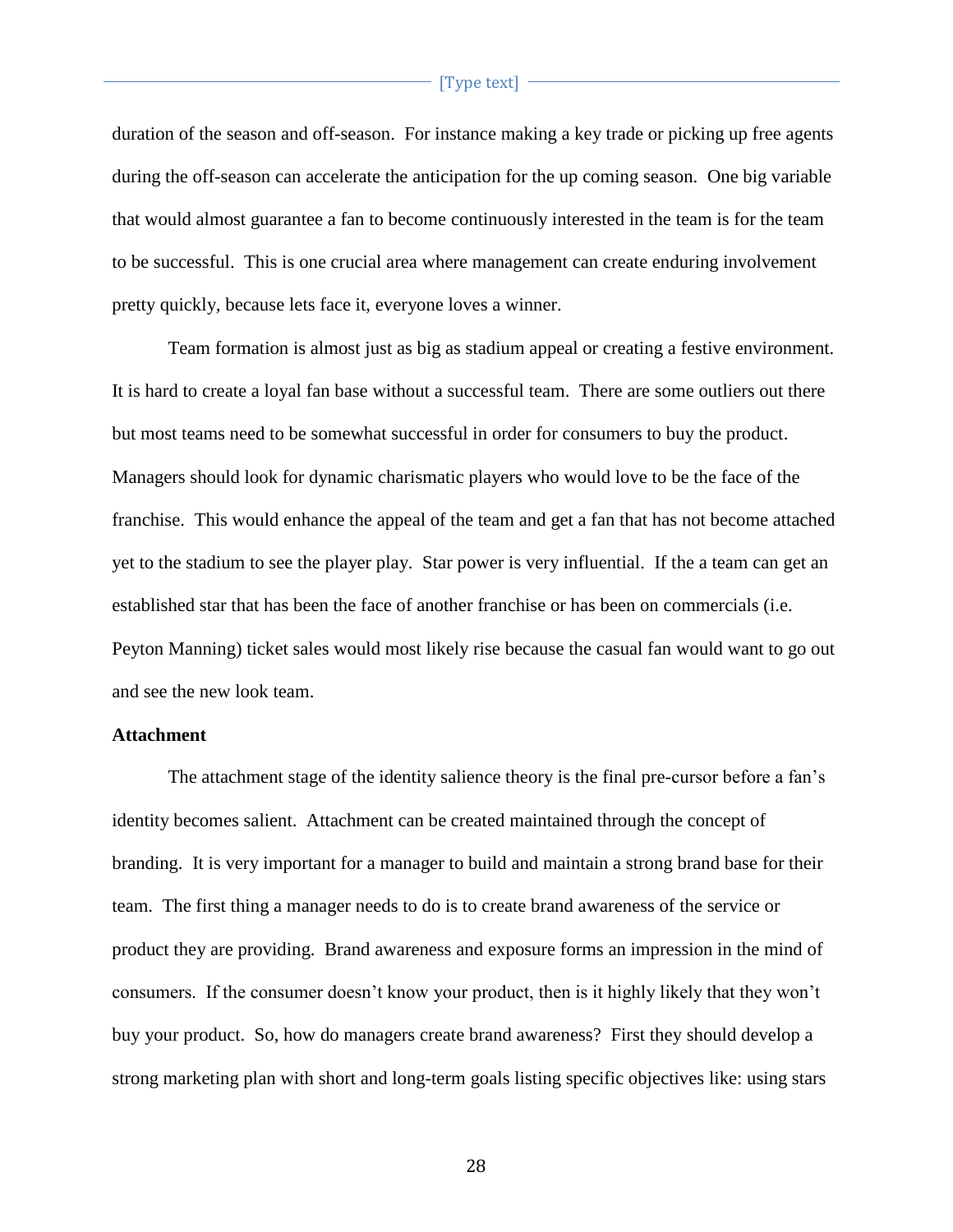to promote the team, getting players out in community for meet and greets and helping with community projects, and creating a branded fan group that brings fans together around the world. These objectives would show that the team cares about the community and would also keep the team in the minds of the fan base. A manager of a sport and recreation organization should use intelligent advertisement tactics to get the word out to the public like aligning the team with well-known sponsors in the community. If used correctly, this tactic would create even more exposure for the team by reaching every household in the surrounding community. The use of the media and social media networks are also a vital recommendation. Millions of people in 2012 use the Internet, television cable, twitter, and face book. Managers should create a team website, create a team face book page, develop a coaches show on a local cable network, create contests and promotions on twitter for fans to win tickets and merchandise. Entering into these markets will greatly enhance the awareness of an organization.

Creating awareness allows for instant brand recall and brand recognition for the product and service. A strong brand is recalled and recognized before any of its competitors within the same product category. Brand image will effect a team's reputation and ultimately their revenue. Consumers want positive brand associations attached to the products or services they are purchasing. Many want a bundle of benefits like aesthetic pleasure, eustress, and a sense of escape to feel as though the purchase was worth it. Providing the consumer with these motivating factors ensures they will come back for more. Many teams offer promotions and many give away products to make sure the consumer feels as if they are well taken of. Once a organization creates a positive brand image brand loyalty subsequently follows. Managers and owners need to be committed to winning, showing fans they care about putting a winning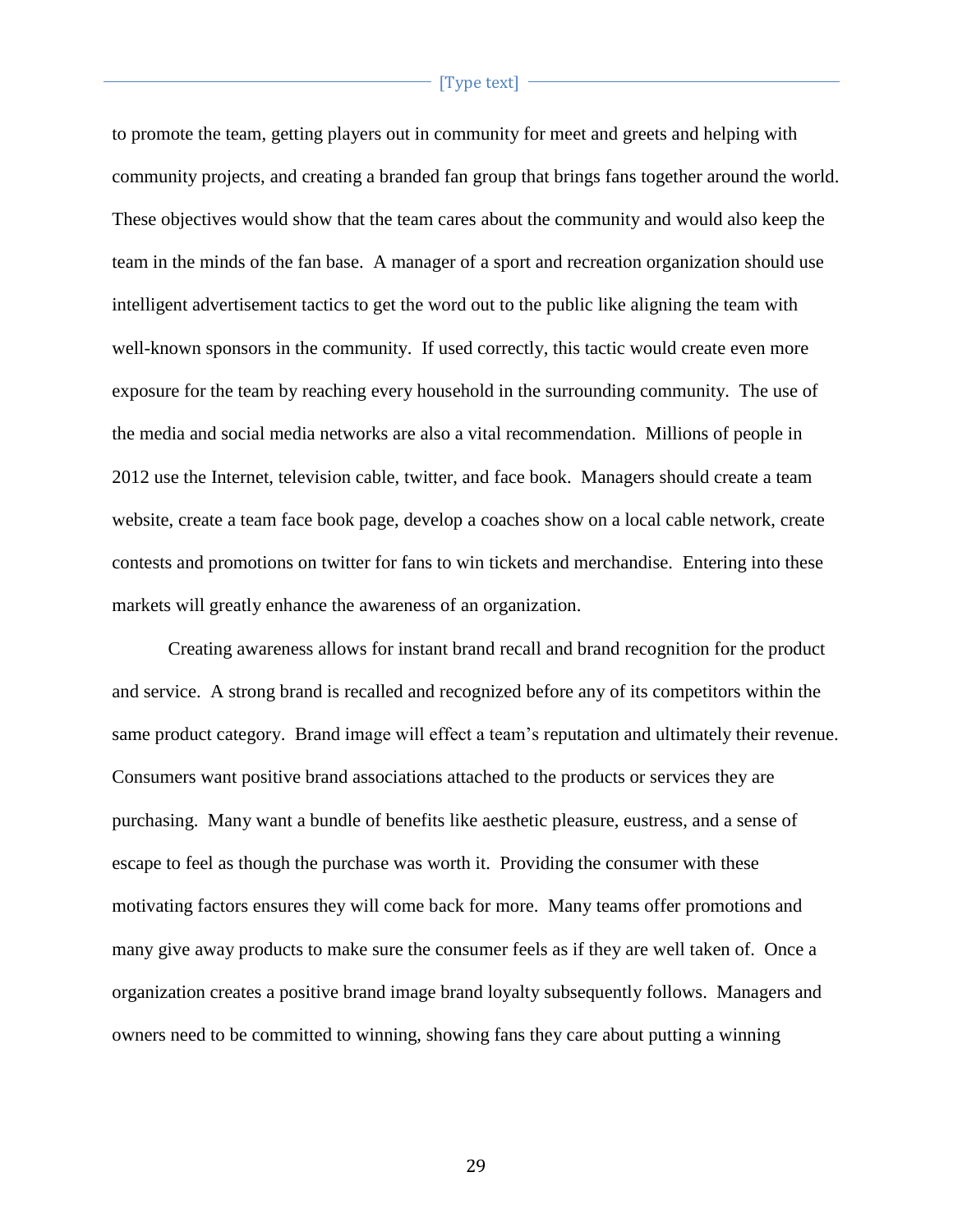product on the marketplace. If an organization has a strong marketing plan with brand knowledge principles at the heart of the plan, fan attachment should increase their bottom line.

Branding has changed within the last ten years. Due to the economic recession, many managers within the field predict that organizations need to change their branding practices in order to stay competitive in today's market. Dr. Passikoff, (2009) founder and president of Brand Keys, a branding consulting firm says many of the branding techniques are obsolete today. Some of his keys can be applied to create involvement and attachment within the consumer. The first trend that can increase involvement and attachment is "Brand's increasingly a surrogate for value" (Passikoff, 2009, p.2). This trend concept strikes at the heart of a brand wrapping a bundle of benefits (eustress, aesthetic pleasure, family needs, cultural connection) up with the purchase of a brand. Consumers want more for their money. The second trend is "Brand differentiation is brand value' (Passikoff, 2009, p.1). This concept wants managers to make sure their product or service is distinctively different from their competitors without increasing price. This concept builds off of the idea of attachment because if you can make your brand stand a part, consumers will want to follow and be a part of something unique. The third trend states, "Old tricks don't work/won't work" (Passikoff, 2009, p.2). Basically saying that appealing to a consumer's sentiments doesn't work anymore. Odd celebrity sponsorship pairing does not work either. The paring needs to be in concert in order for the consumer to believe the brand and want to come out to the event. The fourth trend that increases involvement and attachment is "Its not just buzz" (Passikoff, 2009, p.2). Managers need to create a community within their brand. Consumer feedback is all over the Internet; so creating a community that likes your products will keep the consumers coming back and increase revenue. These branding concepts will definitely help organizations create involvement and attachment as well as maintain their brand in these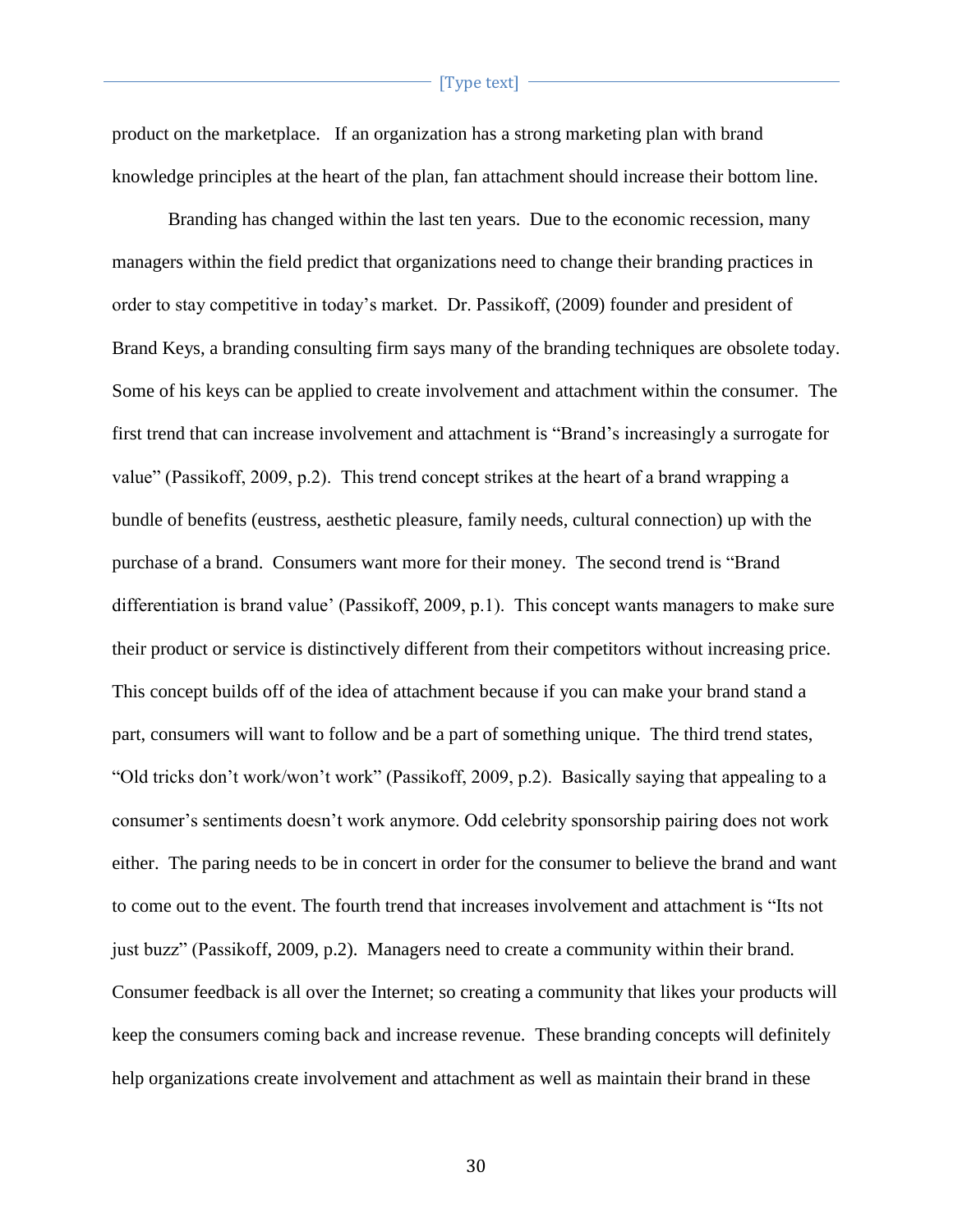times of financial regulation. Using the theoretical framework of identity salience combined with all of the concepts of branding, a manager can build and maintain a loyal fan base for his or her organization.

#### **Future Research**

In researching the topic of fan motivation some holes in the research have been found. No study was found that highlights fan motivation in cities where intense fandom is the norm (like Austin Texas). Future research should also investigate fan motivation in comparison to where an individual lives. Do individuals portray the same motivation in locations that have a large quantity of other leisure activities rather than in a place where the team is the main sports product? A study can be conducted on fan motivation between different sports. In other words, what sports make up the most highly identified fans. Another key researching area would be to look at how a new stadium/venue affects fan motivation. Future research should connect motivation theories with marketing theories like branding. A new comprehensive model could be produced to guide professional practice. Finally, with the rise of social networking, researchers should conduct a study on how that type of technology affects fan motivation.

# **Conclusion**

Fans are the primary reason why sports teams make revenue. If it weren't for the fan, sports leagues wouldn't exist. That's why it is important for teams to understand what motivates a fan. Many individuals become fanatics of a team and are forever connected to the team, doing anything they can to watch or go to the games. The models and principles discussed in this paper can guide professional practice. Using the identity salience model to explain a fans motivation, an individual can see the full evolution of how someone goes from a casual fan to a highly identified fan. A proper marketing plan with strong brand knowledge principles is vital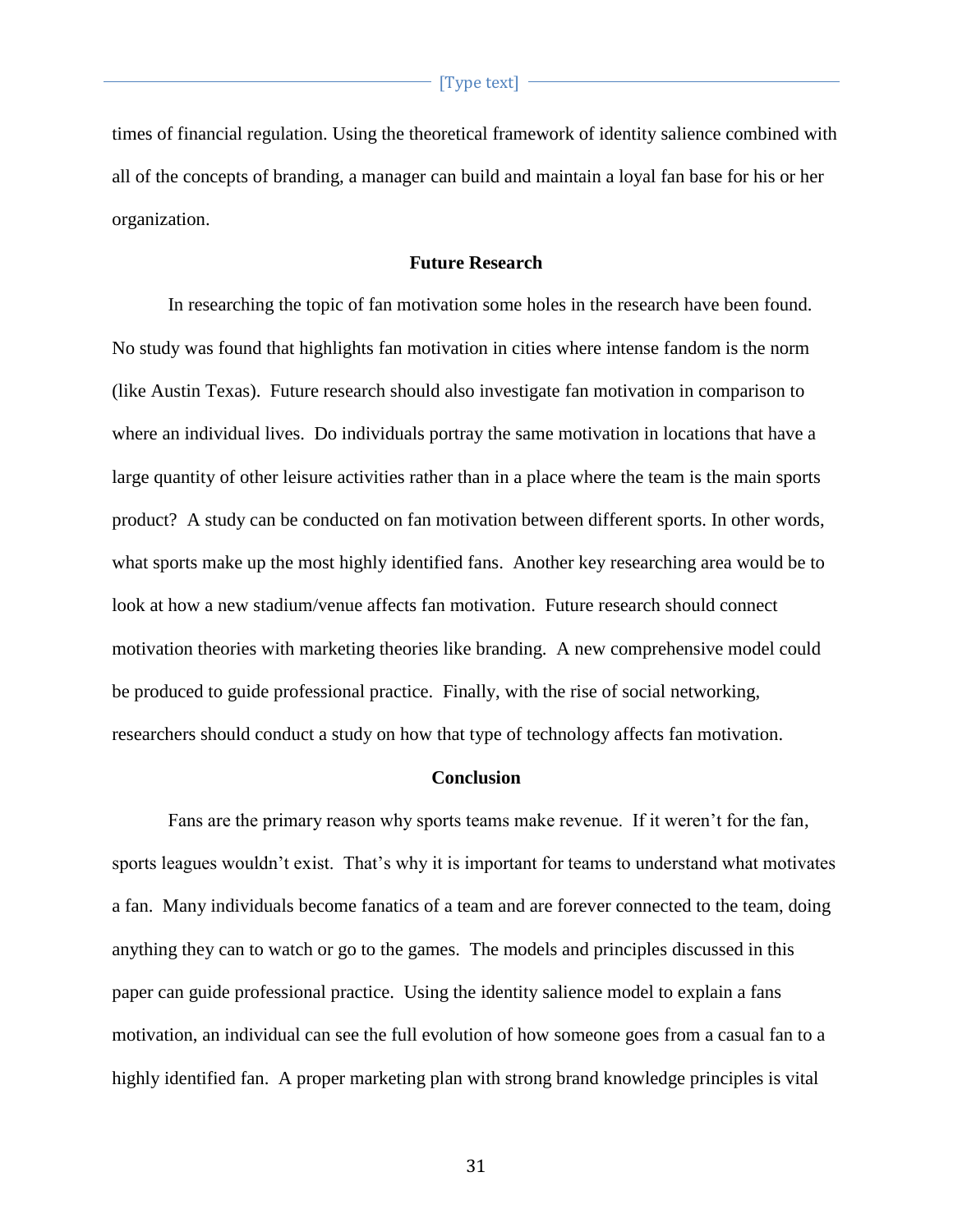for an organization to survive in their prospective market as well. Using attitude theory a manager can get inside the head of their consumers to ensure their product or service is what the consumer needs. By creating a positive brand attitude a manager will create the needed awareness, exposure, recall, recognition, and image required to construct brand loyalty. Brand loyalty brings the consumer back, while also bringing in new customers through positive consumer feedback. If an organization can figure out what motivates a fan to become loyal, they will have no problem maintaining a strong brand and creating revenue.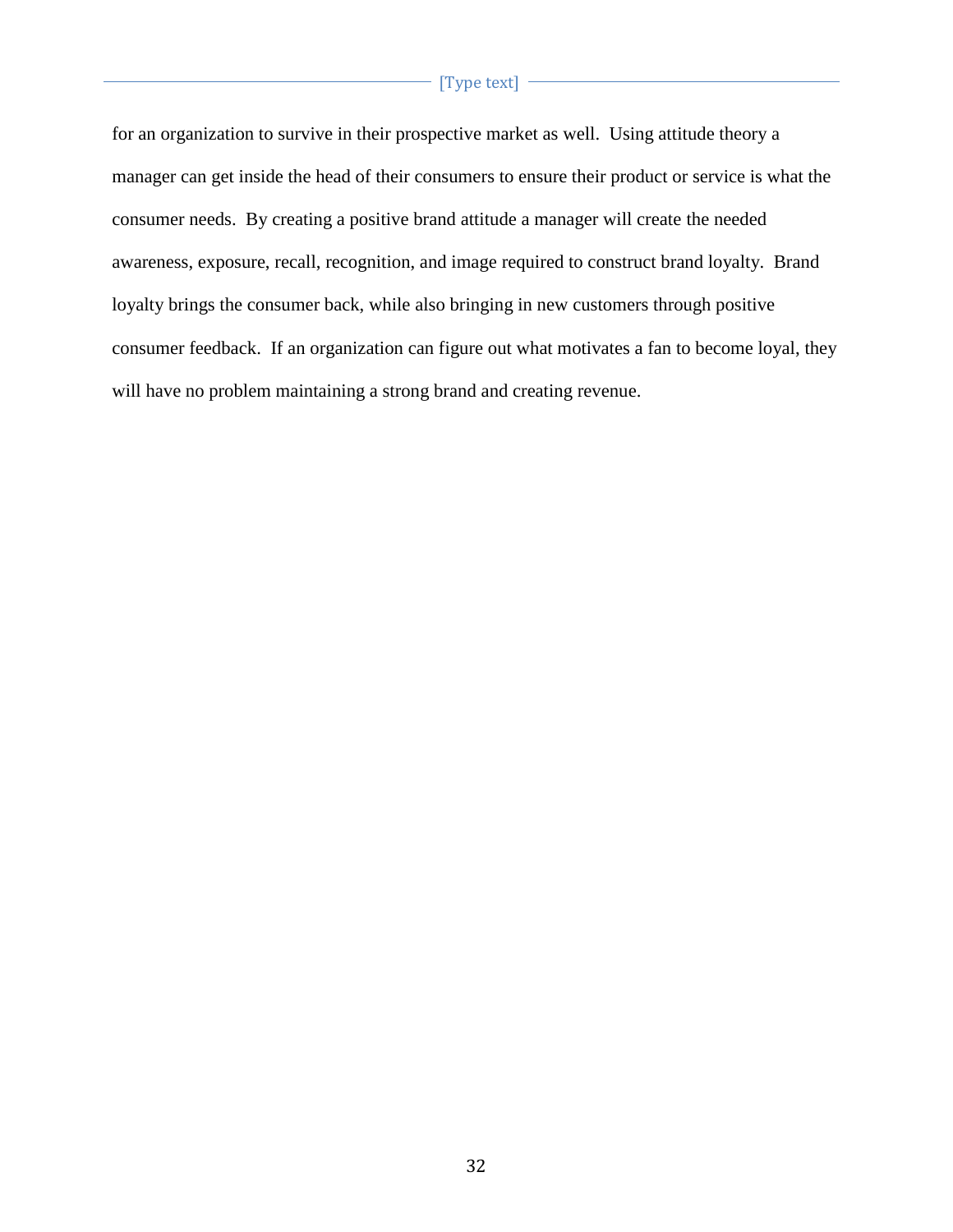# **References**

- Aaker, J. L. (1997). Dimensions of brand personality. *Journal of Marketing Research, 34*(3), 347-356.
- Albert, S., Ashforth, B. E., & Dutton, J. E. (2000). Organizational identity and identification: Charting new waters and building new bridges. *Academy of Management Review, 25*(1), 13-17. Retrieved from [http://search.ebscohost.com/login.aspx?direct=true&db=buh&AN=2791600&site=ehost](http://search.ebscohost.com/login.aspx?direct=true&db=buh&AN=2791600&site=ehost-live)[live](http://search.ebscohost.com/login.aspx?direct=true&db=buh&AN=2791600&site=ehost-live)
- Ball, D. A., & Tasaki, L. H. (1992). The role and measurement of attachment in consumer behavior. *Journal of Consumer Psychology, 1*(2), 155-173.
- Bauer, H. H., Sauer, N. E., & Exler, S. (2005). The loyalty of german soccer fans: Does a team's brand image matter. *International Journal of Sports Marketing & Sponsorship, 7*(1), 14- 22.
- Bauer, H. H., Stokburger-Sauer, N. E., & Exler, S. (2008). Brand image and fan loyalty in professional team sport: A refined model and empirical assessment. *Journal of Sport Management, 22*(2), 205-226.
- Bernthal, M. J., & Graham, P. J. (2003). The effect of sport setting on fan attendance motivation: The case of minor league vs. collegiate baseball. *Journal of Sport Behavior, 26*(3), 223- 239.
- Bilyeu, J. K., & Wann, D. L. (2002). The investigation of racial differences in sport fan motivation. *International Sports Journal, 6*(2), 93-106.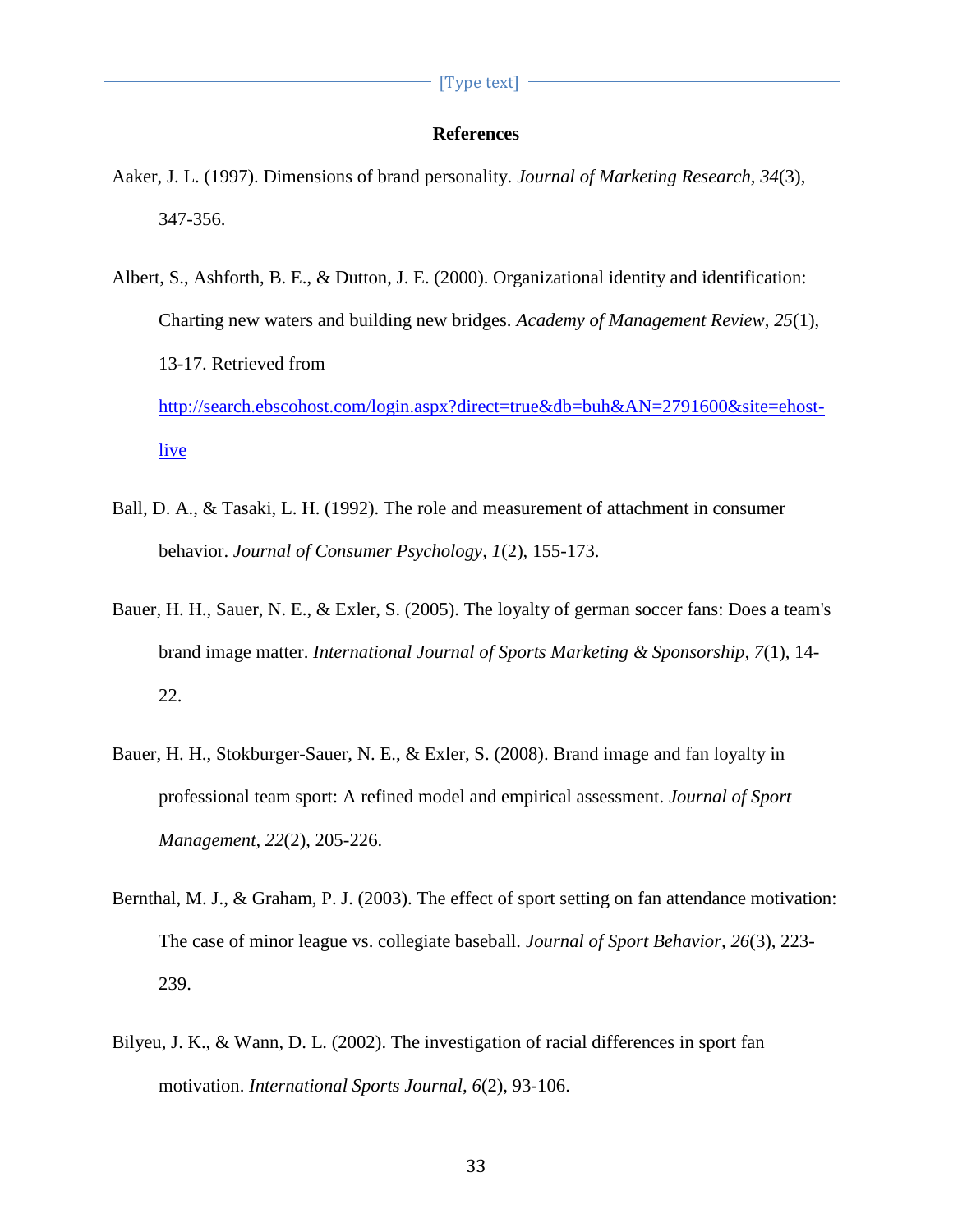- Brown, S. (2007). Epilogue: The persistence of fandom in the face of (unnecessary) adversity. *Soccer & Society, 8*(2/3), 415-417.
- Cialdini, R. B., Borden, R. J., Thorne, A., Walker, M. R., Freeman, S., & Sloan, L. R. (1976). Basking in reflected glory: Three (football) field studies. *Journal of Personality and Social Psychology, 34*(3), 366-375.
- Fortunato, J. A. (2008). Pete rozelle: Developing and communicating the sports brand. *International Journal of Sport Communication, 1*(3), 361-377.
- Funk, D. C., Haugtvedt, C. P., & Howard, D. R. (2000). Contemporary attitude theory in sport: Theoretical considerations and implications. *Sport Management Review, 3*(2), 125-144.
- Funk, D. C., & James, J. D. (2004). The fan attitude network (FAN) model: Exploring attitude formation and change among sport consumers. *Sport Management Review, 7*(1), 1-26.
- Heere, B., & Dickson, G. (2008). Measuring attitudinal loyalty:Separating the terms of affective commitment and attitudinal loyaty. *Journal of Sport Management, 22*, 227-239.
- Keller, K. L. (1993). Conceptualizing, measuring, managing customer-based brand equity. *Journal of Marketing, 57*(1), 1-22.
- Laverie, D. A., & Arnett, D. B. (2000). Factors affecting fan attendance: The influence of identity salience and satisfaction. *Journal of Leisure Research, 32*(2), 225-246.
- Lee, J. W., Miloch, K. S., Kraft, P., & Tatum, L. (2008). Building the brand: A case study of troy university. *Sport Marketing Quarterly, 17*(3), 178-182.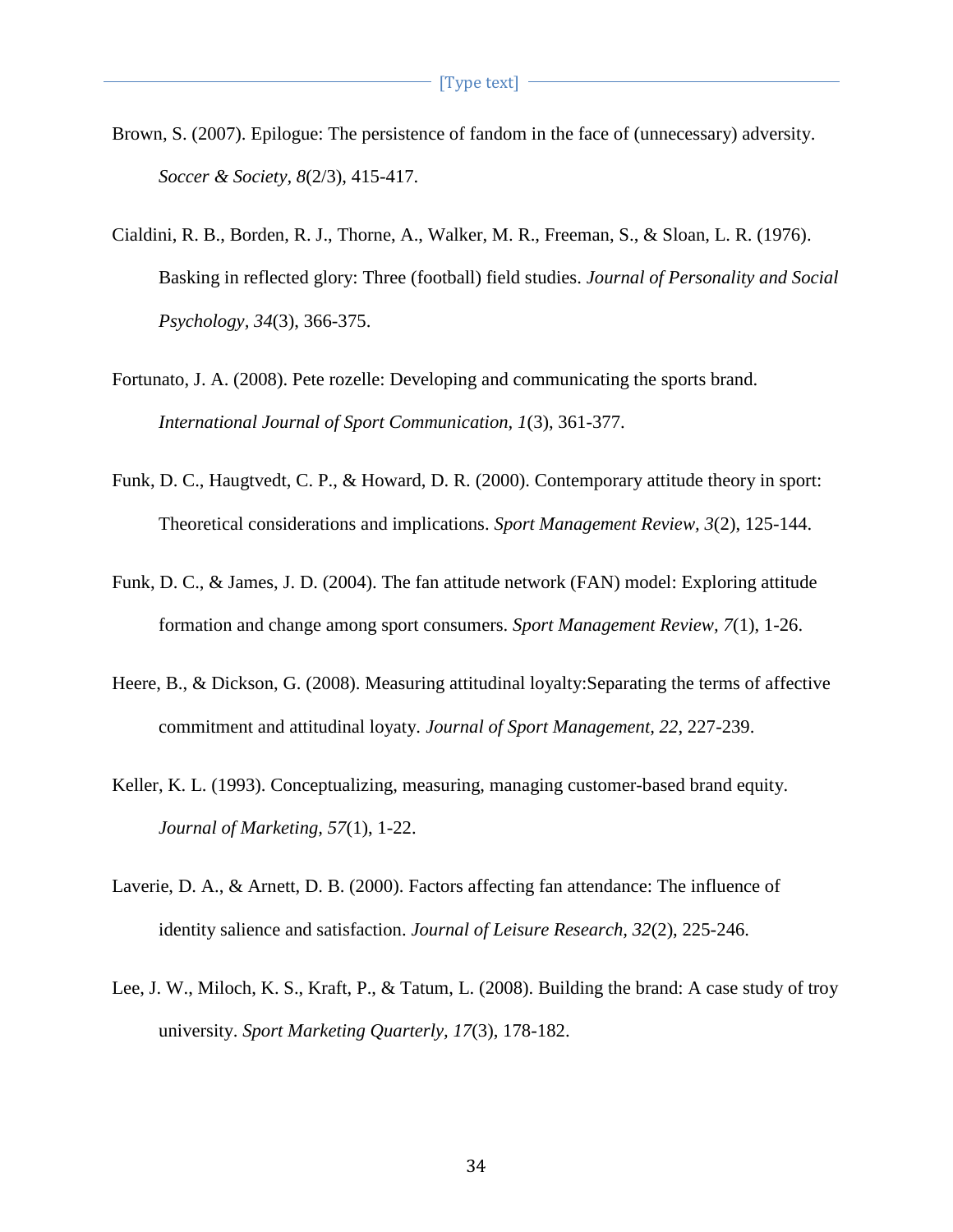Murrell, A. J., & Dietz, B. (1992). Fan support of sport teams:The effect of a common group identity. *Journal of Sport & Exercise Psychology, 14*(1), 28-39.

National Park Service. (2010). [http://www.nps.gov/nhl/DOE\\_dedesignations/wrigley.htm](http://www.nps.gov/nhl/DOE_dedesignations/wrigley.htm)

Passikoff, R. (2009). *Brand and marketing trends for 2010.*

[www.brandkeys.com/news/press/10%20Trends%20for%202010.pdf](http://www.brandkeys.com/news/press/10%20Trends%20for%202010.pdf)

Red Sox Nation Fan Club*.* (2012).

[http://boston.redsox.mlb.com/bos/fan\\_forum/redsox\\_nation.jsp#](http://boston.redsox.mlb.com/bos/fan_forum/redsox_nation.jsp)

- Rothschild, M. L. (1984). Perspectives on involvement:Current problems and future directions. *Advances in Consumer Research, 11*(1), 216-217.
- Smith, A. C. T., & Stewart, B. (2007). The traveling fan:Understanding the mechanisms of sport fan consumption in a sport tourism setting. *Journal of Sport & Tourism, 12*(3-4), 155-181.
- Wann, D. L. (1995). Preliminary validation of the sport fan motivation scale. *Journal of Sport and Social Sciences. 19*(4). 377-396
- Wann, D. L., Royalty, J. L., & Rochelle, A. R. (2002). Using motivation and team identification to predict sport fans' emotional responses to team performance. *Journal of Sport Behavior, 25*(2), 207-216.
- Wann, D. L., Schrader, M. P., & Wilson, A. M. (1999). Sport fan motivation:Questionnaire validation,comparisons by sport, and relationship to athletic motivation. *Journal of Sport Behavior, 22*(1), 114-139.